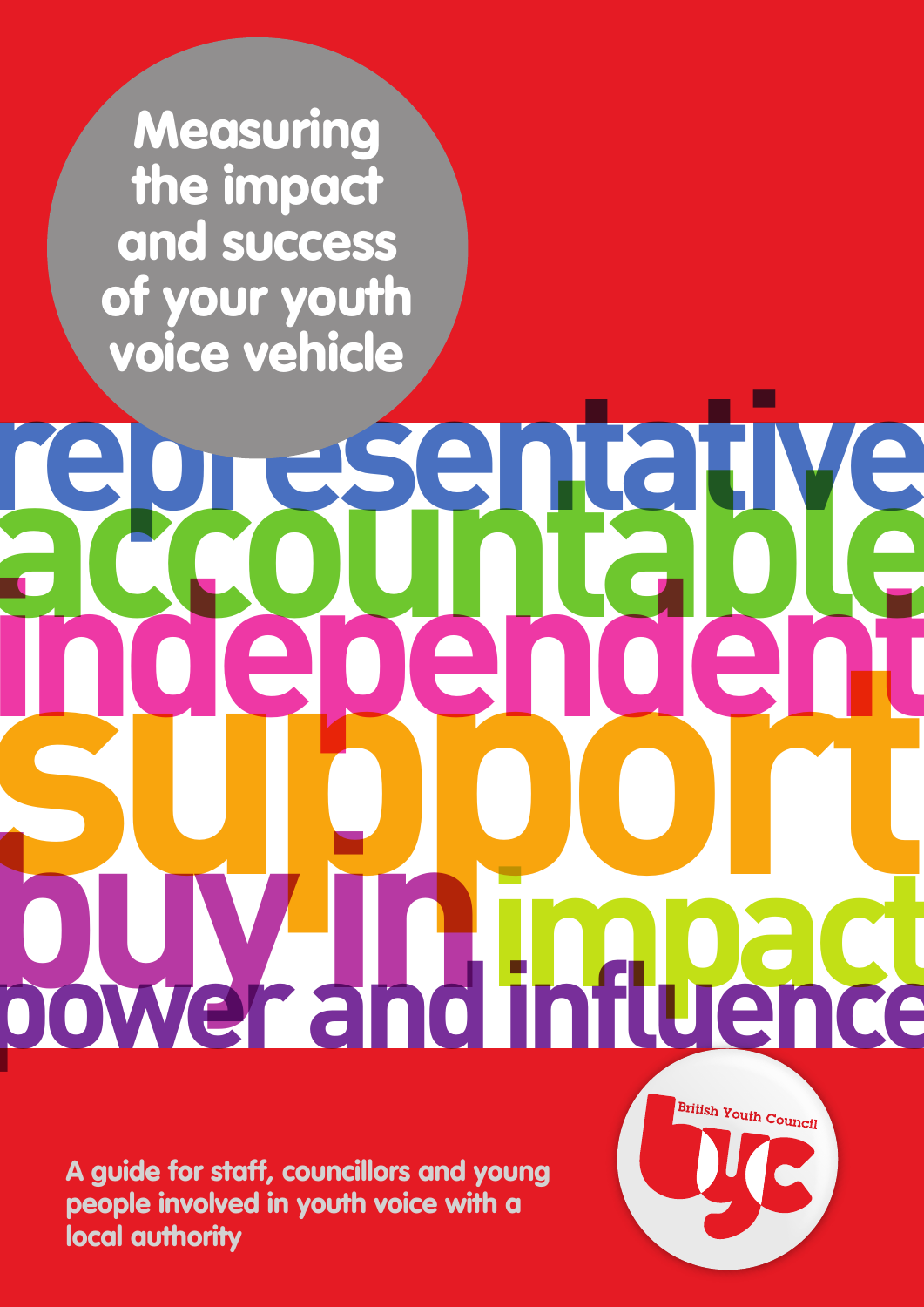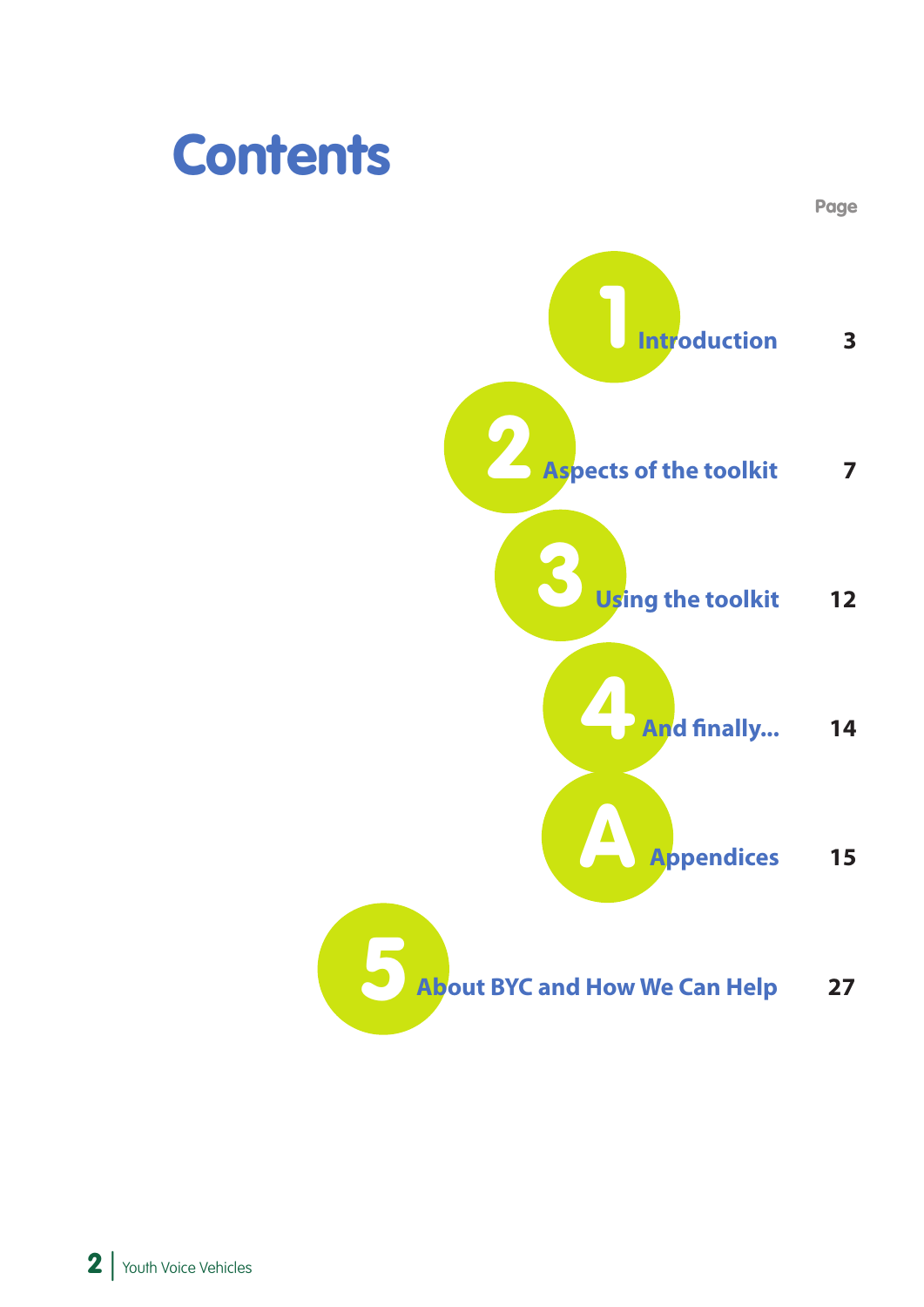## **Introduction**

#### **How did this come about?**

1

'Positive for Youth', the cross-government policy for young people aged 13-19 (December 2011) urges national and local government and other statutory bodies to listen to the voices of young people and engage them as partners in decision making. While each local authority must decide for itself how best to achieve this, the Government want to be assured that young people in all local authority areas have an effective mechanism through which they can influence policies, services and decisions that affect their lives.

British Youth Council (BYC) is the Government's key partner in promoting involvement of young people in local and national decision making. BYC has been asked by Government to produce a self-assessment toolkit to help 'Youth Voice Vehicles' and local authorities to review their current arrangements and identify how they can be even more successful in listening to and acting on the views of young people. BYC has worked with the Network of Regional Youth Work Units: England to produce this toolkit. Young people involved in Youth Voice Vehicles (Youth Councils, forums, cabinets and parliaments) in their local areas and the youth participation workers who support them have been asked for their views on the content and format of the toolkit.

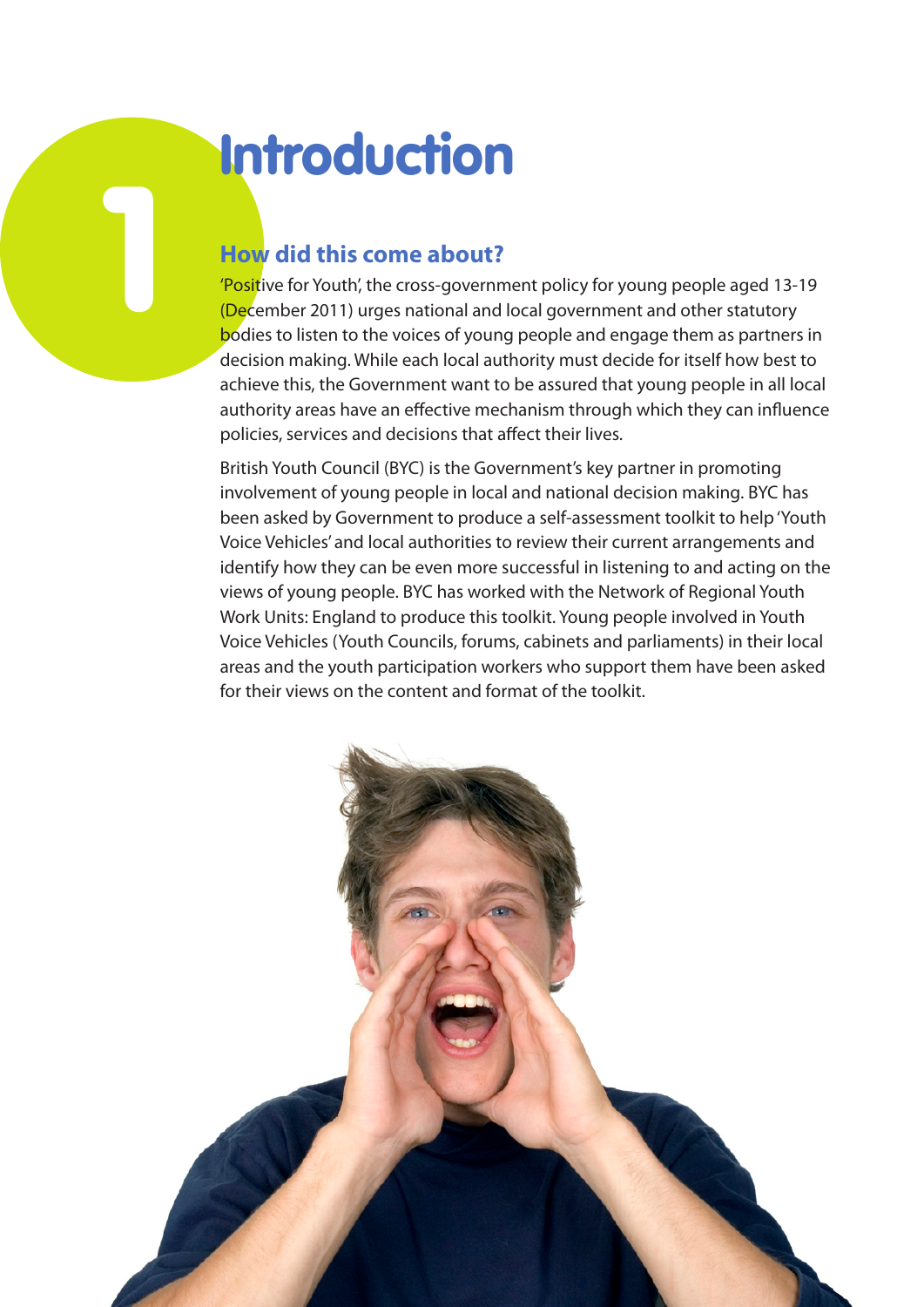#### **This is NOT another guide to young people's participation…**

We don't want to reinvent the wheel – we know there are plenty of excellent participation guides out there (and we have drawn on some of them in this toolkit).

We expect that if you are using this toolkit you will already be very knowledgeable about what works in enabling young people to have a strong voice in local decision making. You are probably either:

- A young person involved in representing young people's views in the area you live
- Employed (paid or unpaid) to support young people's participation in decision making in your area
- A local authority manager or commissioner with strategic responsibility for ensuring young people have a voice in decision making
- An elected member of a local authority with a leadership role in supporting young people's participation in decision making

The toolkit is designed to be a simple mechanism for you to identify the strengths and areas for development in the ways you involve young people in decision making in your area. This is not a generic guide to youth participation: it focuses on the effectiveness of the 'top tier' Youth Voice Vehicle in 'top tier' local authorities (County Councils, Unitary Authorities, Metropolitan and London Boroughs).

#### **What is a 'Top-Tier Youth Voice Vehicle'?**

We acknowledge that 'Top-Tier Youth Voice Vehicle' (YVV) is a clunky term, and we are pretty sure that nobody out there actually uses it to describe the mechanisms available to hear young people's voices locally. We don't expect people to start using it either! However, in order to write this toolkit we needed a generic term that could encompass all the different, creative forms that young people's participation takes. We know you are all busy working with:

- • Young Commissioners
- **Councillor Shadowing**
- • Disabled Youth Council
- Young People Scrutiny Panel
- • Young Mayors
- • Youth Steering Groups Boards
- Children and Young People's Advisory Boards
- • Youthbank
- Locally based Youth Council/Forum/Cabinet
- Authority wide Youth Council/Forum/Cabinet
- UK Youth Parliament
- Children in Care Councils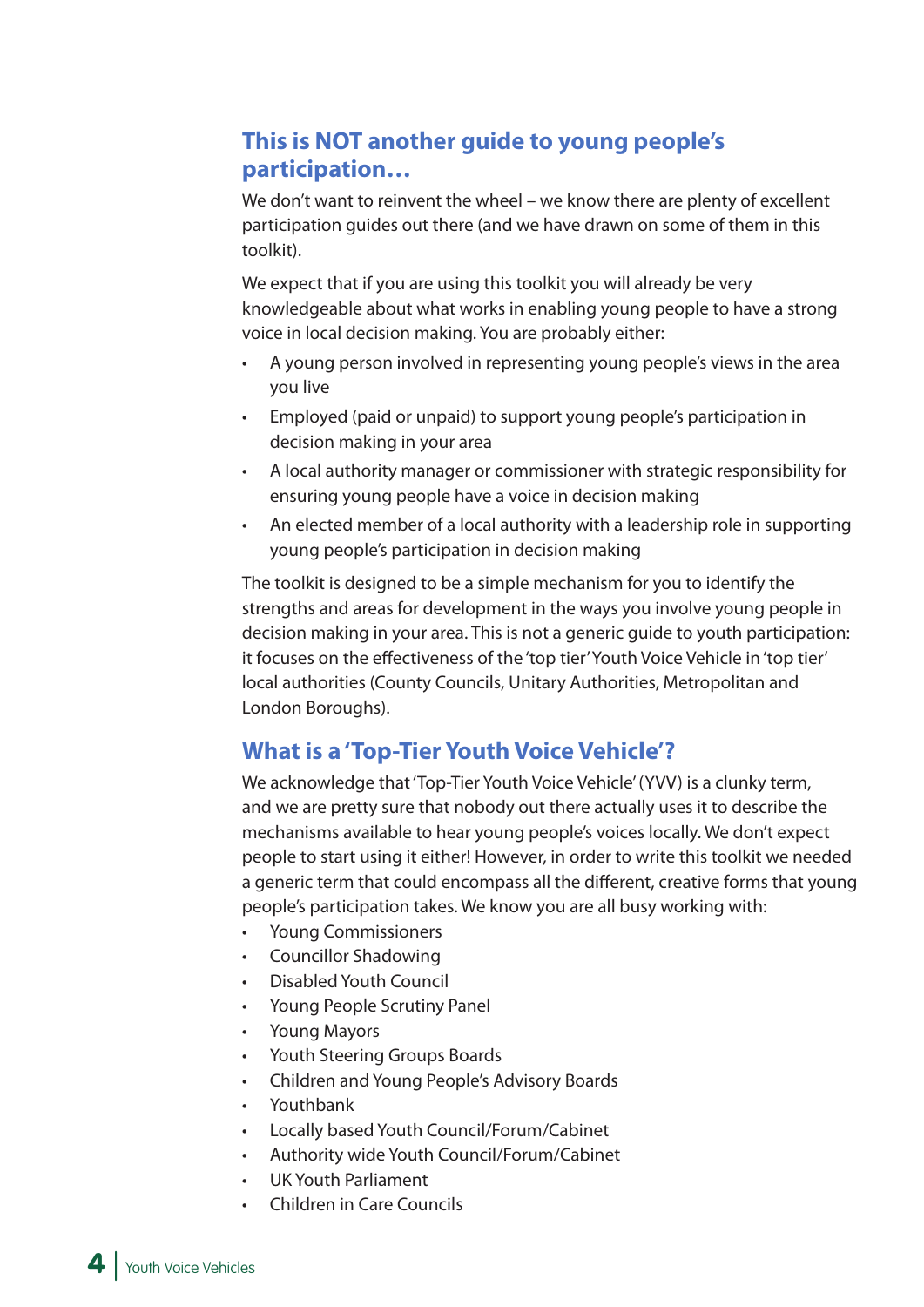All of these are fantastic ways of involving young people in decision making, and we do not want to give the impression that BYC or the Government has one chosen model they think is better than the rest. That's why we use Youth Voice Vehicle throughout this toolkit – but we urge you not to change the name of your own body!

#### By **top tier YVV** we mean:

- A body that covers the whole local authority area, possibly by drawing together more local and special interest young people's forums
- A body whose membership is representative of and accountable to the youth population of the local authority area
- • A body with a broad spread of interests and priorities that reflect the demands of the youth population as a whole
- A body which is recognised by the local authority and other decision makers as representing young people's voice across the area
- A body where young people speak directly to adult decision makers through consultations, scrutiny processes etc.

#### **And if we have no 'top-tier YVV'?**

In some local authorities there is not one single top tier YVV: rather there are a number of young people-led organisations with whom the council and other statutory bodies consult on particular issues. The absence of a single body may be planned, as part of an overall strategy to listen to a range of voices, or the need for an overall body may not have emerged. Where this is the case, we suggest that this toolkit is applied to the local authority's **overall strategy for youth voice,** and involves young people from the range of young people led organisations that are in place.

The **age range** covered by the YVV is a matter for local agreement – we would only say that young people should be involved in deciding what the appropriate age group for involvement in the YVV should be. We are using the term *'young people'* generically: locally it could mean all children and young people up to 19 years, 11-18 year olds, or include young people up to the age of 25 – that is your choice. The age range chosen will to some extent inform the ways in which your YVV is organised.

#### **What is this toolkit for?**

A cornerstone of the Government's 'Positive for Youth' policy is the engagement of young people in local democratic processes, so that young people have a sense of belonging, communities become stronger, and the services that are offered locally have the best chance of making an impact. This reflects the Government's commitment to the United Nations Convention on the Rights of the Child, and recognises the excellent progress, over a number of years, on engaging young people in decision making and commissioning services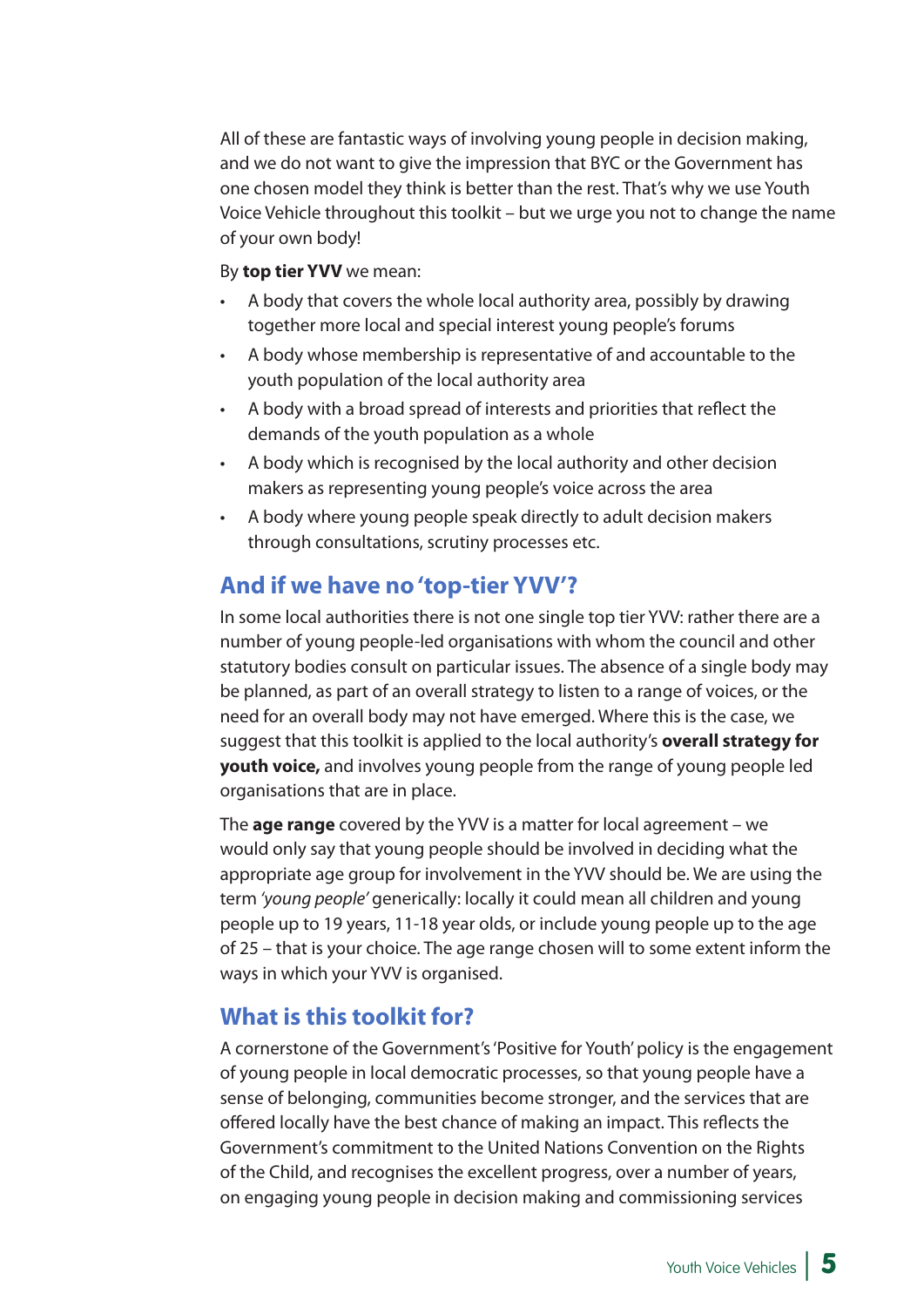as a result of a combination of enthusiastic and committed young people and resources to support them in organising together.

The Government wants each local authority area to have the best possible structures and mechanisms to enable young people to have a voice in decision making. This self-assessment toolkit provides a way of reviewing your YVV arrangements and highlighting aspects of good practice, how the YVV has made a difference to policies that affect young people, and areas where you could develop further. We hope the toolkit will be useful to you at local level, and we also hope that you will be prepared to share what you learn from it with us and with your peers.

Alongside the self-assessment framework, there will also be **support and guidance** to help local authorities and YVVs get even better at involving young people in decision making. Everyone involved in producing the toolkit believes in the power of sharing best practice and learning from what works elsewhere. The toolkit suggests features of a successful YVV, drawn from real examples across the UK. BYC and the Regional Youth Work Units (RYWUs) can provide support to YVVs and local authorities who want to enhance their youth voice arrangements, and in most regions there is a Participation Workers Network where YVV support workers regularly share successes and challenges and provide peer support. Most YVVs are members of BYC and have access to support, information and training.

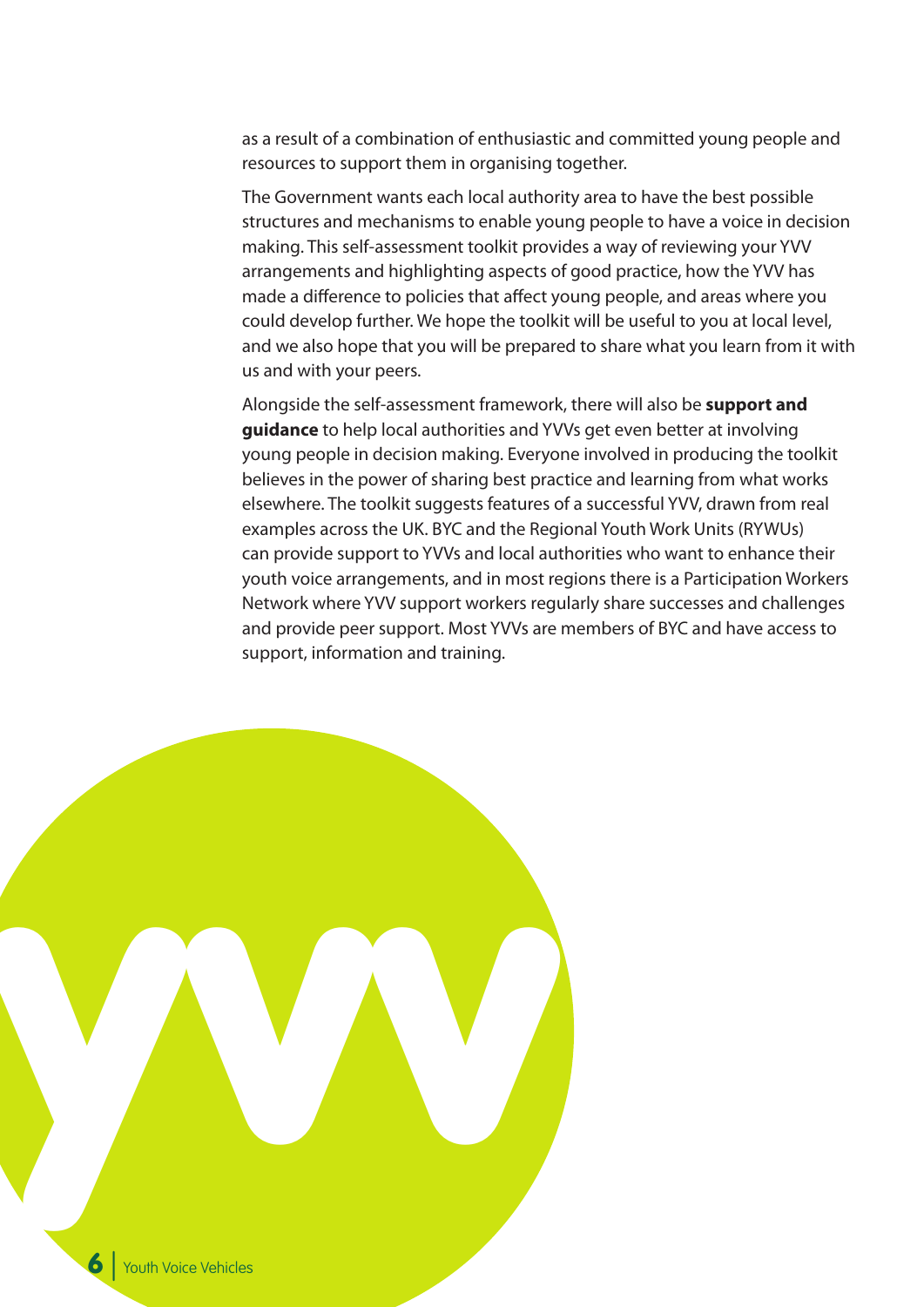## Aspects of the toolkit

#### **Principles and values**

2

This toolkit is underpinned by a set of principles which we believe should inform the involvement of young people in decision making.

- • Young people have the *opportunity* to be involved in making decisions on what their involvement should be and which vehicle is used.
- • YVVs should have a clear *vision and purpose,* shared by young people and understood by the local authority and support providers
- Local authorities should recognise the value of involving young people in decision making at a strategic level, and make *sufficient resources* available to support their involvement
- • YVVs should be *inclusive* of young people from different backgrounds and with different needs, and should ensure that their ways of working do not exclude or discriminate against specific groups
- • YVVs should be *representative of the diversity* of the young people living in the local authority area
- • Adults involved in supporting, advising and liaising with YVVs should fully *understand and support the processes of young people's involvement*
- Young people should be involved in developing and deciding on appropriate *resources, support and training* required to establish a productive environment for young people's participation
- • YVVs and local authorities should be *outward focused* and draw on good practice in other settings and organisations
- • YVVs and local authorities should regularly *assess the impact* of young people's involvement to ensure that investment in young people's voice is making a difference to young people's lives
- • YVVs and local authorities should be able to *articulate the benefits* they have seen from involving young people in decision making

#### **Key Questions and Good Practice Indicators**

We have identified 7 Key Questions for YVVs and local authorities, to test the strength of their youth voice arrangements. For each of the questions we have suggested some indicators of best practice. You could add your own indicators if there are aspects that we have not covered. We think they will help you to consider how well your current arrangements are working for young people, and maybe think about ways in which they could be strengthened. The Key Questions form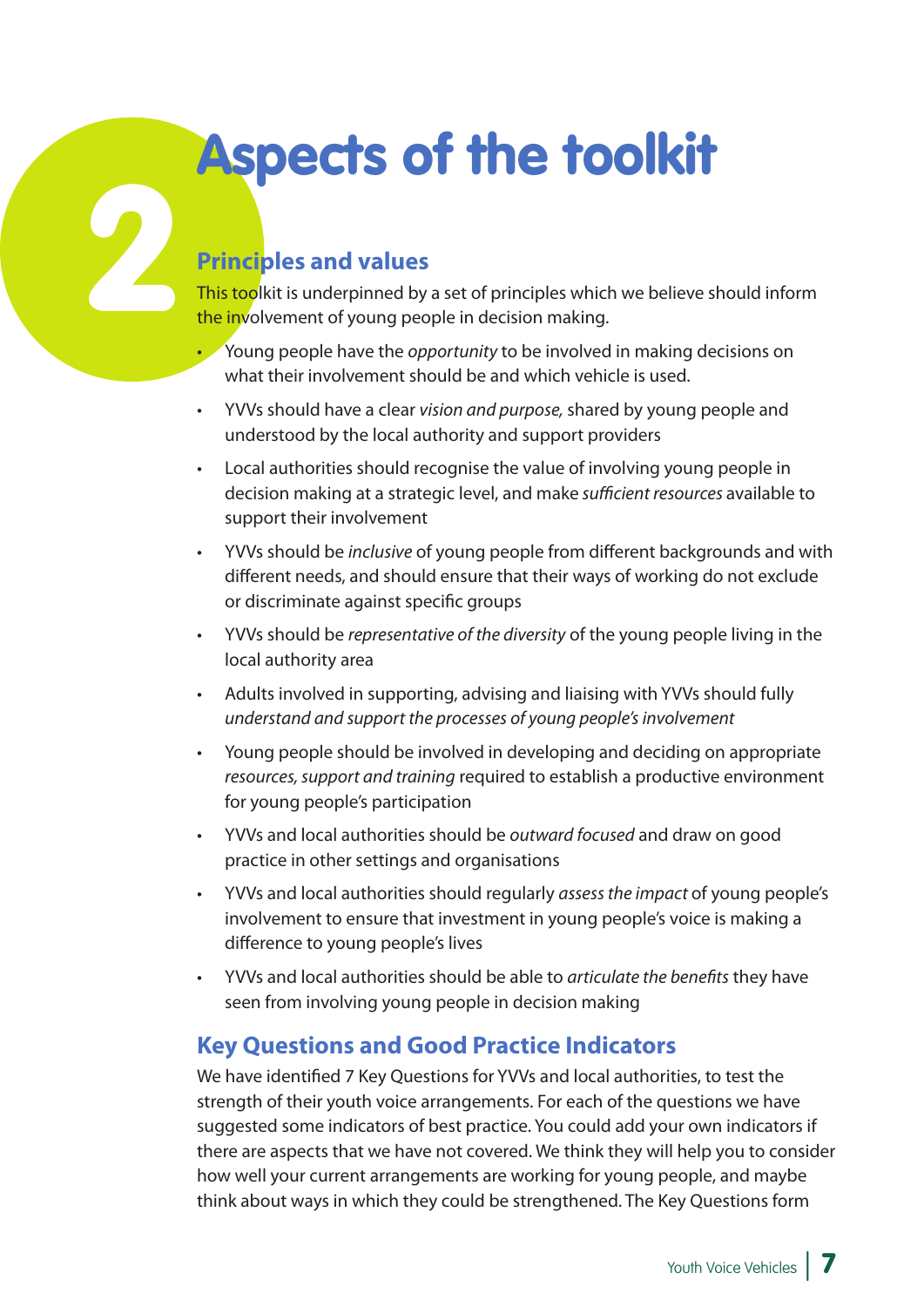the basis of a self-assessment toolkit, which, we suggest, would get the best results if used jointly by young people from the YVV and strategic leaders from the local authority, to share your different perspectives. The table below sets out the questions and indicators.

| <b>Key Questions</b>                                                       | <b>Indicators of best practice</b>                                                                                                                                                                                                                                                                                               |  |  |
|----------------------------------------------------------------------------|----------------------------------------------------------------------------------------------------------------------------------------------------------------------------------------------------------------------------------------------------------------------------------------------------------------------------------|--|--|
| <b>Is the Youth</b><br><b>Voice Vehicle</b>                                | Young people are elected to the YVV through a transparent recruitment and<br>election process with a turnout of more than 25% of the relevant youth population.                                                                                                                                                                  |  |  |
| (YVV)<br>representative<br>of the youth<br>population in<br>the authority? | The YVV regularly reviews its membership and has a transparent strategy to ensure<br>that the YVV represents the diversity of the youth population of the area (this could<br>include reserved places for under-represented groups, outreach campaign to<br>ensure people from under-represented groups stand for election etc). |  |  |
|                                                                            | The YVV is linked to single issue and special interest young people's voice groups in<br>the area (e.g. Young People in Care Forum, Environment Groups, Voluntary Sector)<br>with clear mechanisms for representing the interests of these groups.                                                                               |  |  |
|                                                                            | Schools, colleges and academies in the local authority area recognise the YVV as a<br>powerful voice for young people and support its elections and campaigns.                                                                                                                                                                   |  |  |
|                                                                            | YVV meetings are accessible to young people with particular needs, whether<br>physical, cultural or emotional.                                                                                                                                                                                                                   |  |  |
|                                                                            | The YVV has a transparent strategy to ensure that it provides appropriate access for<br>all its members, including transport, access to ICT, care requirements etc.                                                                                                                                                              |  |  |
| <b>Is the YVV</b><br>accountable                                           | The YVV produces an annual manifesto/work plan, endorsed by supporters/<br>members.                                                                                                                                                                                                                                              |  |  |
| to the youth<br>population in                                              | The YVV regularly consults with young people on priorities and significant<br>issues.                                                                                                                                                                                                                                            |  |  |
| the authority?                                                             | The YVV regularly liaises with other youth forums (e.g. district forums, special<br>interest groups).                                                                                                                                                                                                                            |  |  |
|                                                                            | The YVV has a clear Communications Strategy which includes:<br>regular publication of priorities and achievements<br>$\bullet$<br>web-site regularly updated with interactive consultation opportunities<br>$\bullet$<br>creative and appropriate use of new social media to promote the activities<br>$\bullet$                 |  |  |
|                                                                            | of the YVV<br>mailing list of supporters/member organisations who are regularly asked<br>$\bullet$<br>for their views                                                                                                                                                                                                            |  |  |
|                                                                            | engaging with schools, colleges and academies<br>$\bullet$<br>annual report on activities<br>$\bullet$                                                                                                                                                                                                                           |  |  |
|                                                                            | agreed protocols for media engagement by YVV<br>$\bullet$<br>targets for positive media mentions for YVV activities                                                                                                                                                                                                              |  |  |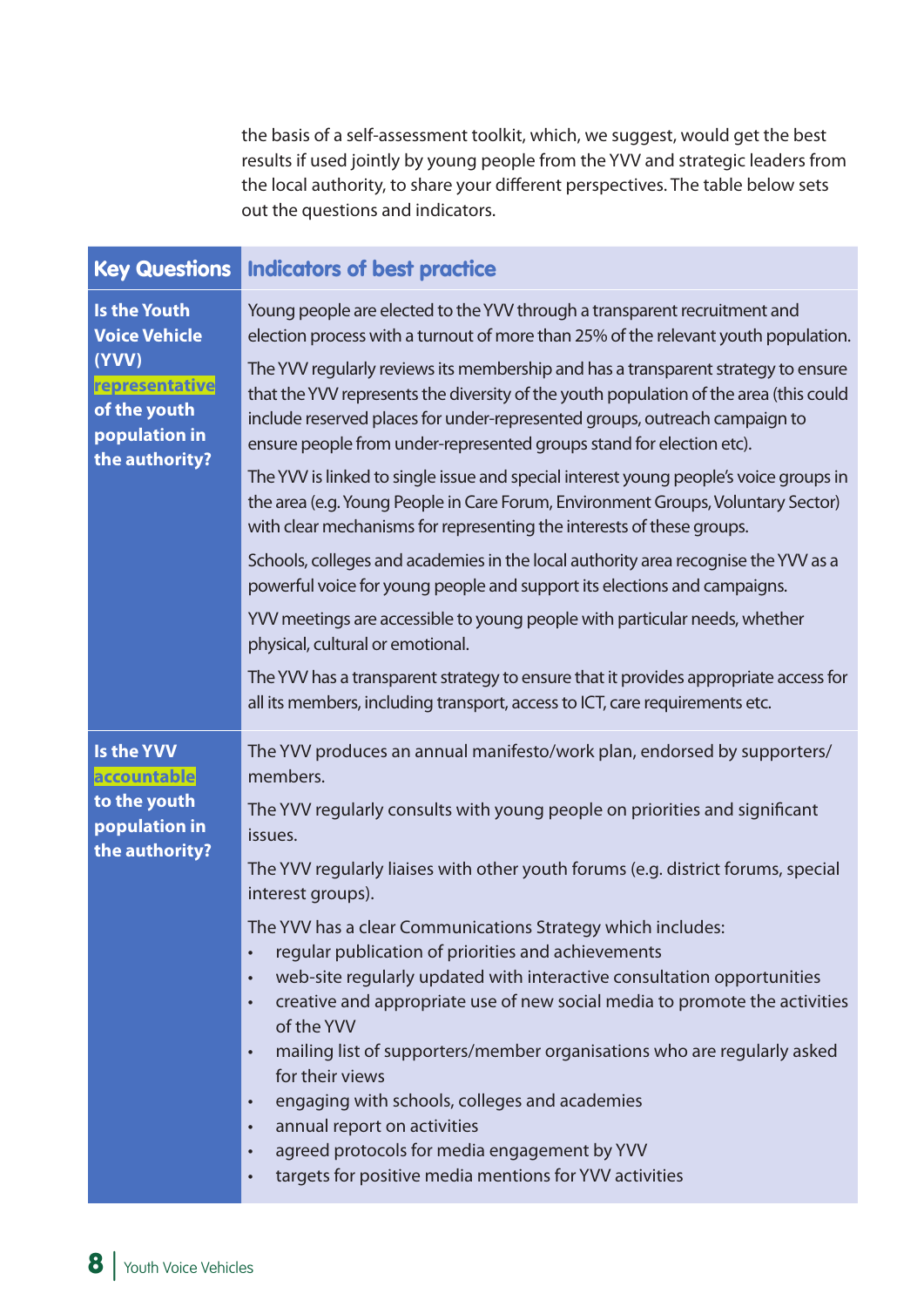| <b>How</b><br>independent is<br>the YVV?                                                                                 | The YVV has terms of reference or a constitution which state that it is an<br>independent body with young people as elected officers. Its constitution<br>enables it to campaign on issues that may not be priorities for the local<br>authority.<br>The YVV has its own bank account and is responsible for managing its budget.<br>It generates income to support its campaigns from a number of sources.<br>The YVV's Communications Strategy enables it to manage its own media<br>relations, independent of the local authority.                                                                                                                                                                                                                                                                                                                                                                                                                                                                                                                                                                                                                                                                                                                                                                                                                                                                                                                                                                                                                                                                                                                                                                                               |
|--------------------------------------------------------------------------------------------------------------------------|-------------------------------------------------------------------------------------------------------------------------------------------------------------------------------------------------------------------------------------------------------------------------------------------------------------------------------------------------------------------------------------------------------------------------------------------------------------------------------------------------------------------------------------------------------------------------------------------------------------------------------------------------------------------------------------------------------------------------------------------------------------------------------------------------------------------------------------------------------------------------------------------------------------------------------------------------------------------------------------------------------------------------------------------------------------------------------------------------------------------------------------------------------------------------------------------------------------------------------------------------------------------------------------------------------------------------------------------------------------------------------------------------------------------------------------------------------------------------------------------------------------------------------------------------------------------------------------------------------------------------------------------------------------------------------------------------------------------------------------|
| <b>Does the YVV</b><br>receive sufficient<br>support from the<br>local authority<br>to enable it to<br>fulfill its role? | The YVV determines the support it needs in order to effectively represent the<br>voice of young people, and has negotiated a support package with the local<br>authority which includes:<br>Experienced and skilled Youth Workers to enable young people to<br>$\bullet$<br>participate in elections, play a role in the YVV, access opportunities locally,<br>regionally and nationally and support the development of the YVV<br>Appropriate and accessible meeting space and office accommodation for<br>$\bullet$<br>the YVV<br>Support for young people with additional needs to enable them to play a<br>$\bullet$<br>full part in the YVV<br>Transport arrangements to enable young people to attend local, regional<br>$\bullet$<br>and national meetings safely<br>Technical support for elections, technology and campaigns<br>$\bullet$<br>Access to specialist expert advice from council officers and others to<br>$\bullet$<br>inform YVV decisions<br>Training and mentoring for young people taking on representative roles in<br><b>YVV</b><br>Guidance on safeguarding issues for young people involved in YVV<br>$\bullet$<br>activities<br>Opportunities to gain accreditation for the skills and experience young<br>$\bullet$<br>people gain through involvement with the YVV<br>The local authority demonstrates its commitment to hearing the voice of<br>young people by:<br>Ensuring that consultations with the YVV are conducted in settings and<br>$\bullet$<br>through methods that facilitate young people's participation and are not<br>intimidating<br>Providing training on young people's participation (possibly in partnership<br>$\bullet$<br>with the YVV) for officers and elected members |
|                                                                                                                          | Facilitating relationships between the YVV and other statutory bodies,<br>$\bullet$<br>including police and health authorities                                                                                                                                                                                                                                                                                                                                                                                                                                                                                                                                                                                                                                                                                                                                                                                                                                                                                                                                                                                                                                                                                                                                                                                                                                                                                                                                                                                                                                                                                                                                                                                                      |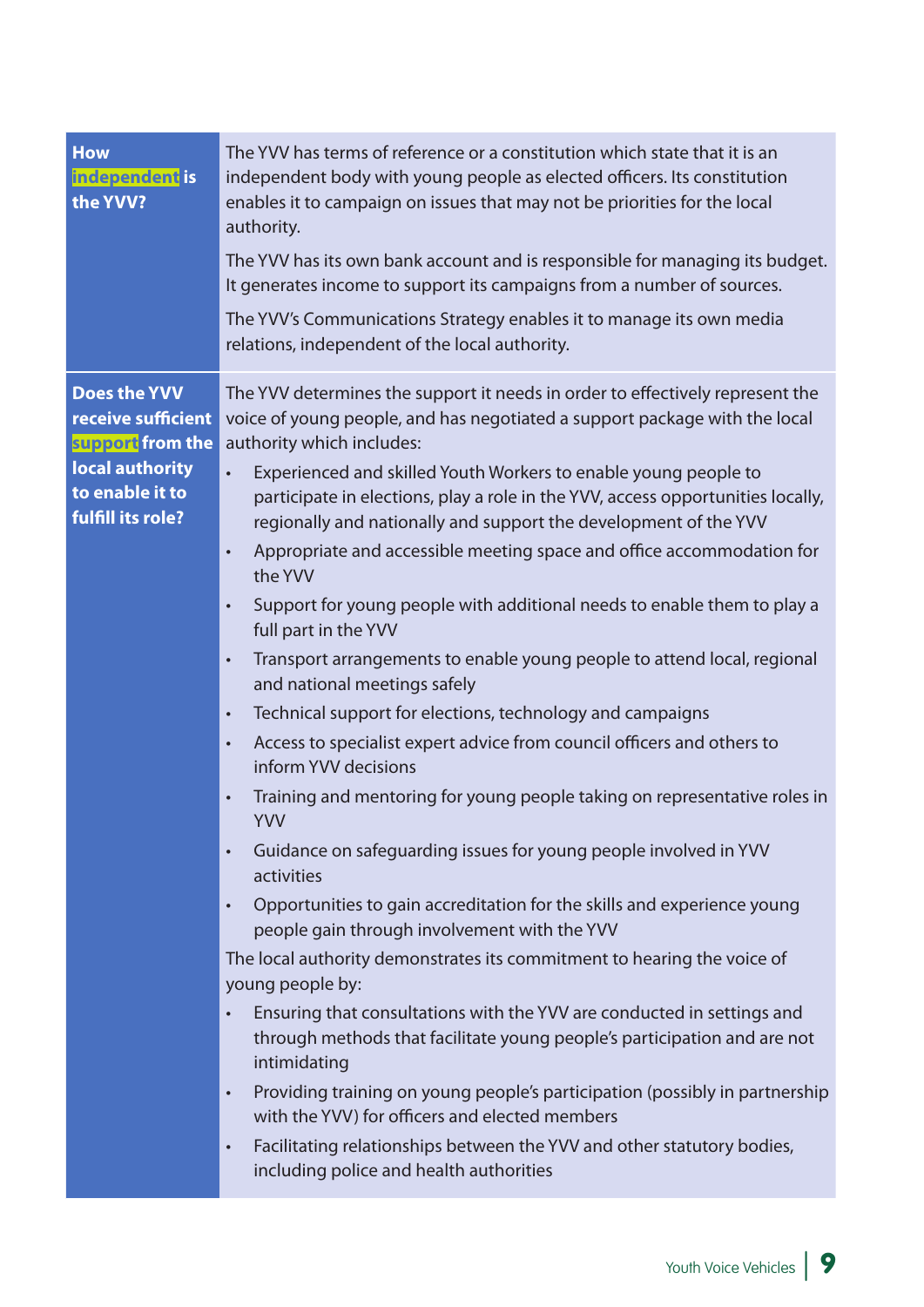| <b>How much</b><br>political and<br>senior-level buy-<br><b>in</b> from the local<br>authority is in<br>place? | The local authority has an overall strategy for listening to the views of children<br>and young people, which goes beyond the Directorate for C&YP Services,<br>recognising young people as having a voice in wider community matters.<br>The local authority identifies a 'Youth Voice Champion' at elected member<br>level to meet regularly with the YVV and be a first point of contact for YVV<br>strategic concerns.<br>The local authority invites the YVV to 'youth-proof' policy changes to assess<br>their impact on young people.<br>The local authority commissions a package of support (in kind and financial)<br>with the YVV to provide effective representation of young people's voice.<br>The local authority encourages dialogue with young people through the YVV,<br>going beyond its statutory duties to consult.                                                                                                                           |
|----------------------------------------------------------------------------------------------------------------|--------------------------------------------------------------------------------------------------------------------------------------------------------------------------------------------------------------------------------------------------------------------------------------------------------------------------------------------------------------------------------------------------------------------------------------------------------------------------------------------------------------------------------------------------------------------------------------------------------------------------------------------------------------------------------------------------------------------------------------------------------------------------------------------------------------------------------------------------------------------------------------------------------------------------------------------------------------------|
| <b>How much</b><br>power and<br>influence does<br>the YVV have?                                                | The YVV and/or associated young people's organisations have a clearly<br>articulated role as a partner in:<br>All aspects of commissioning services for young people<br>$\bullet$<br>Grant aid decisions for youth facilities<br>$\bullet$<br>Scrutiny/review of council services<br>$\bullet$<br>'Youth-proofing' new policies<br>$\bullet$<br>Shadowing Cabinet members and senior council officials<br>$\bullet$<br>The local authority involves the YVV as a partner in multi-agency local<br>strategies that affect young people (e.g. transport strategies).<br>There is a clear decision making process, in which recommendations from the<br>YVV are given serious consideration, and where they cannot be implemented,<br>the local authority provides a written explanation of the reasons for the<br>decisions made.<br>The YVV has a representative role with statutory bodies beyond the local<br>authority, including police and health authorities. |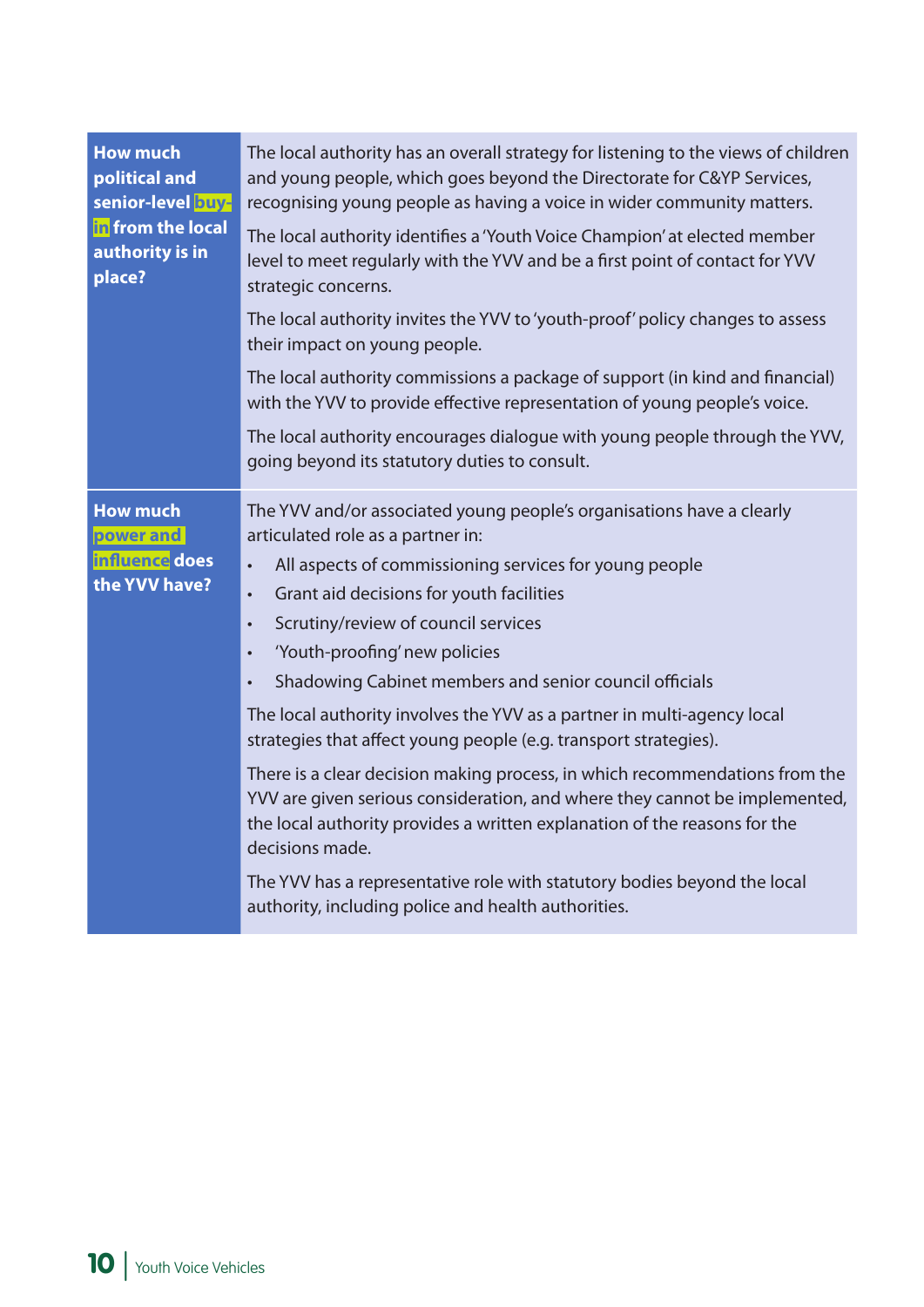#### **What impact does the YVV have on policies and services for young people?**

The YVV and local authority conduct regular surveys of young people and periodic evaluations to assess the impact of YVV involvement.

The local authority is able to identify differences that have been made as a result of YVV involvement, for example:

- Increase in the number of opportunities for young people to get involved in decision making
- • Improved decision making processes
- Savings to council spending through more youth focused services
- Changes to multi-agency strategies as a result of young people's involvement
- Improved quality of young people's services
- More young people volunteering in community organisations

More positive coverage of young people's concerns in the local media.

Future plans for the YVV build on the feedback received about their impact on young people's lives.

#### **Self-Assessment Checklist**

Our template for the self-assessment checklist can be found at Appendix A. Do download or photocopy it to help you record your self-assessment. It includes an explanation of how we think you could use it.

When you have completed the self-assessment checklist we would like you to send it to British Youth Council, so they can use the information to inform government about progress on youth voice arrangements in local authorities.

#### **Planning Tool**

Our template for the Planning Tool can be found at Appendix B

Do use the Planning Tool as an Action Plan, so you can update and monitor your progress as you go. It includes an explanation of how we think you could use it.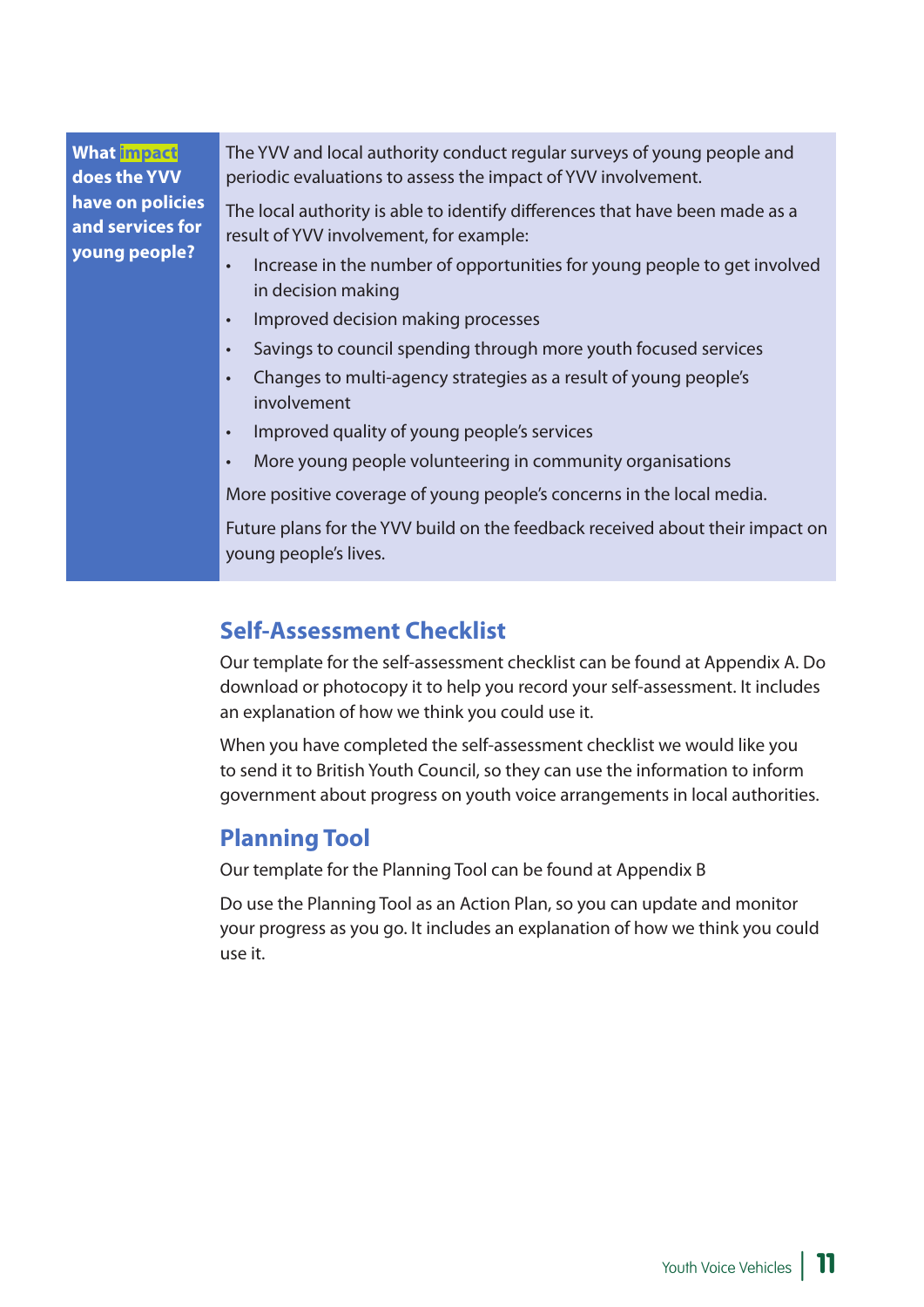## Using the toolkit

#### **Who should use this toolkit?**

We have designed the toolkit specifically for what we are calling 'top-tier Youth Voice Vehicles'. While elements of it will be applicable to other youth participation forums, it is best used for authority wide, generic youth voice bodies. We suggest that the toolkit is used collaboratively, by

- Young members of the YVV
- YVV Support Workers

3

Local authority Youth Voice Champions/Strategic Leads

There are two parts to this process: (i) the Self-Assessment Checklist, and (ii) the Planning Tool. We suggest you start with the Self-Assessment Checklist – let's call it SAC for short.

#### **How you might use it**

Once a year, we suggest that you have a review meeting, including members of the YVV, the main support worker for the YVV and the person in the local authority who has the main responsibility for listening and responding to the voices of young people. This might be a councillor/elected member, or a senior officer. At the meeting you can reflect on how far you have travelled towards achieving the 'Good Practice Indicators' under each of our 'Key Questions'.

The SAC framework invites you to assess your YVV's progress against each of the key questions, and rate your YVV under each question using the 'traffic lights' method, as either:

- **Green:** achieving all or nearly all of the Good Practice Indicators for that question
- Amber: achieving most of the Good Practice Indicators, but with room for improvement in some areas
- **Red:** you might be achieving a few of the Good Practice Indicators, but there are significant areas where you would want there to be more progress

To help you remember your strengths, and the things you need to develop, we suggest that you list the positive points in the 'What do we do in this area?' column, and use the 'What could we do better in this area?' to remind you of aspects of your YVV and its relationship with your local authority that you want to improve. The SAC can be downloaded as a Word document , so can be expanded to fit whatever you need to say.

When you have considered each of the 7 Key Questions, you will be able to see how you think you are doing overall, and which areas you want to do differently. Once you have agreed this, you will be able to see whether you have a majority of Green, Amber or Red responses.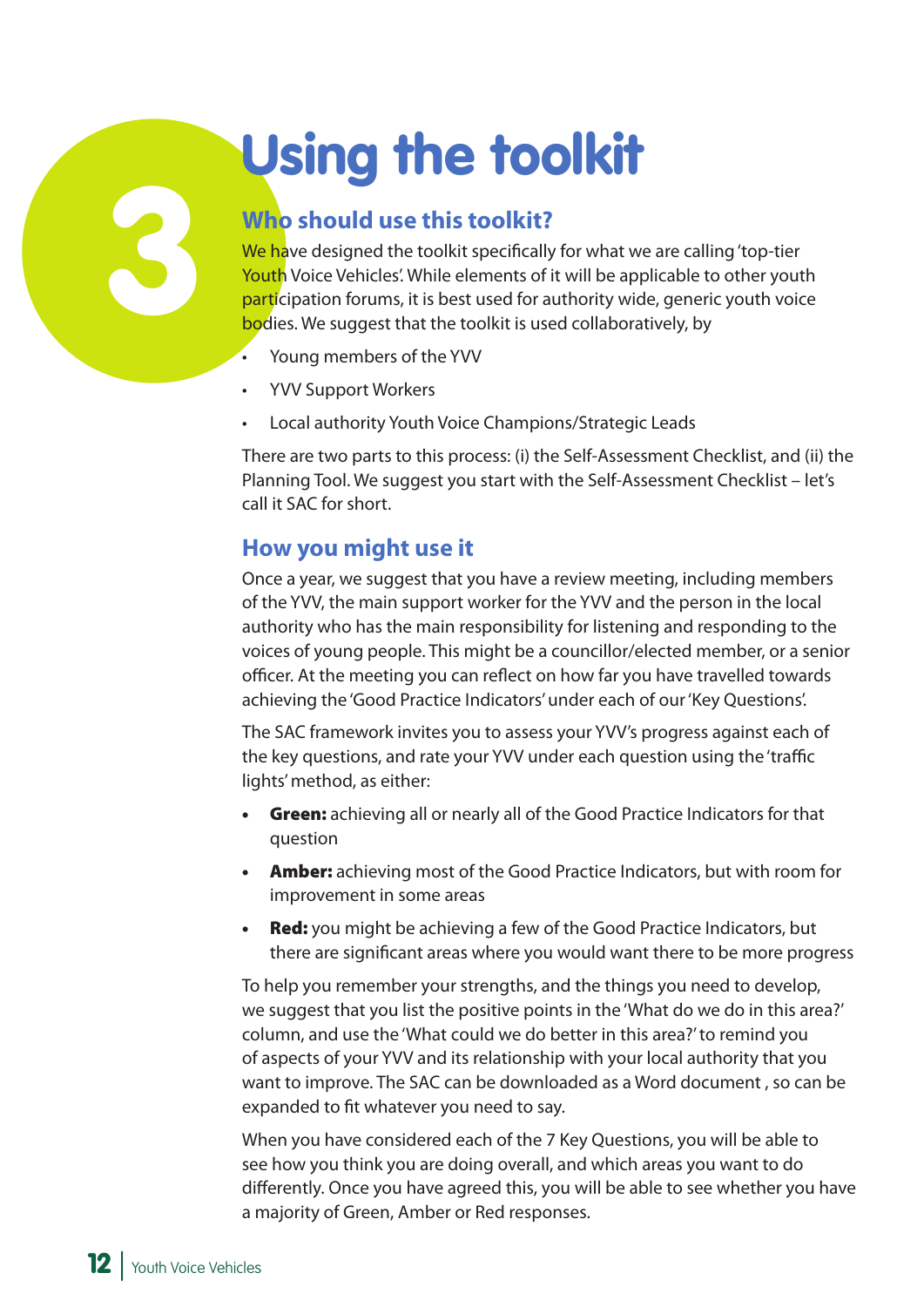You might want to use this process to help you plan for the coming year, and we hope that the Planning Tool will help you do this. It allows you to be more specific, and decide on actions to take, and set timescales to make things happen. You can then monitor progress throughout the year, to help you stay on track.

#### **Role of British Youth Council Nationally**

BYC are able to provide support, guidance and advice to local authorities where they know they need to make more progress. To help this process, we will need you to let BYC know how you have rated your local authority and its YVV under each of the key questions, by sending BYC a copy of your completed SAC.

BYC will treat your information carefully, and check with you before using any information that could be used to identify your organisation/local authority. We will want to publically praise those who achieve a green standard, but will seek your consent before doing so. We will be publishing unnamed overall percentages for green, amber and red ratings as well progression over time, in order to let the Department for Education know what percentage of local authorities have strong YVVs, and the percentage that require further support.

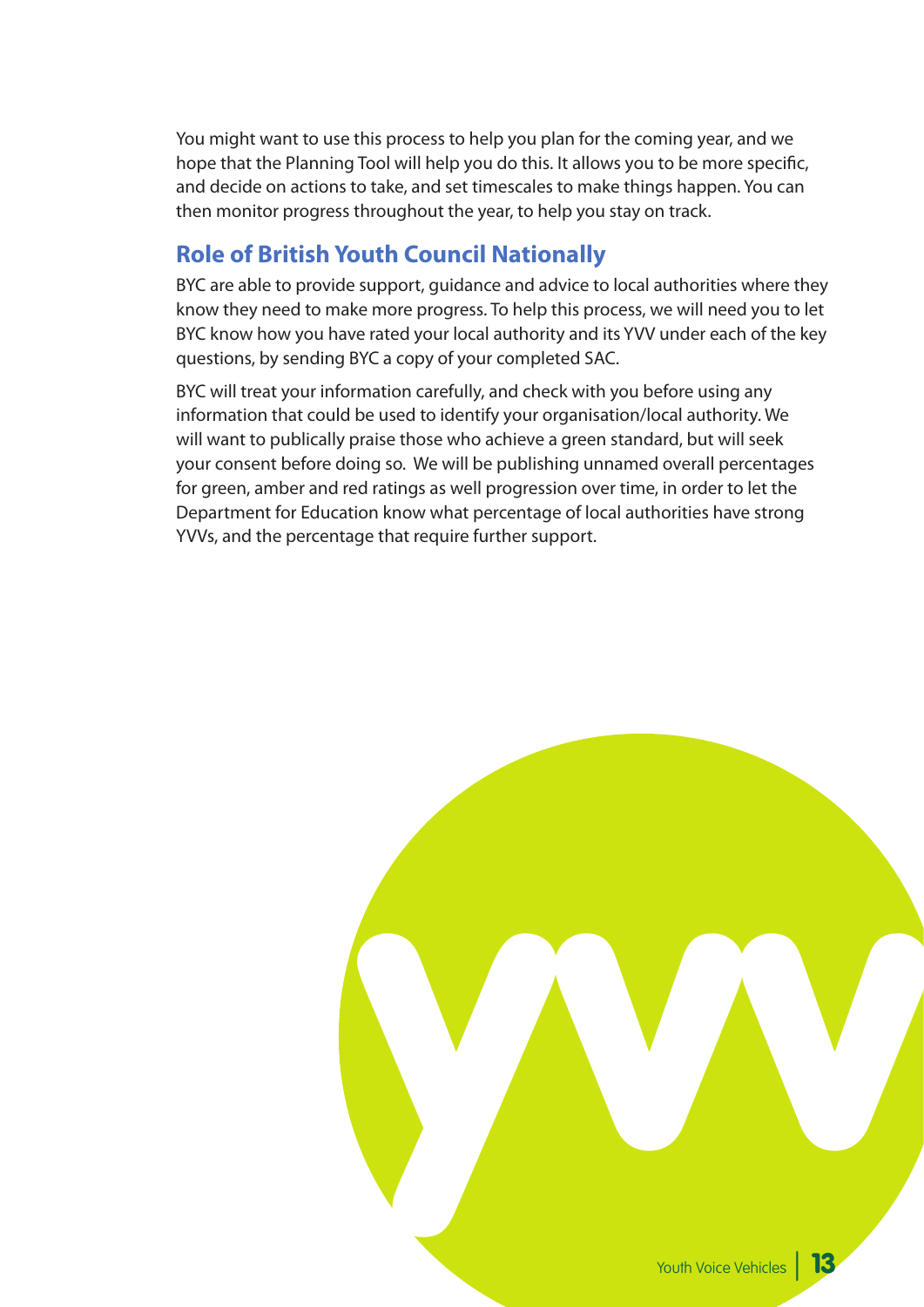## And finally...

We hope that you find this process useful – it aims to make sure you have the best possible opportunities to involve young people in decision making, and design services and facilities that are responsive to young people's ambitions, aspirations and needs.

We really want to learn from the good practice that is out there, and to help share that with others. We think this process will help that to happen, and we hope you do too.

If you want to give any feedback on the process, then do contact David Clark (David.Clark@byc.org.uk) at British Youth Council.

British Youth Council and the Regional Youth Work Units can provide guidance and support in enhancing your YVV arrangements, through training, advice and tailored development. If you would like to contact us and access support and training then use the contact information below:

#### **British Youth Council:**

4

www.byc.org.uk/training-and-services.aspx BYC has Youth Democracy Coordinators across England who can provide you with support and advice around Youth Voice Vehicles.

To contact your nearest one email: training@byc.org.uk or call 0845 458 1489

#### **Regional Youth Work Unit at Learning South West:**

www.learning-southwest.org.uk/page/Voiceand-Influence

Sharon Adams or Gill Millar on 01823 335491 Sharon\_adams@learning-southwest.org.uk Gill\_millar@learning-southwest.org.uk

#### **North West Regional Youth Work Unit:**

www.nwrywu.org.uk Dan Moxon or Elizabeth Harding on 01925 295837 Dan.moxon@nwrywu.org.uk elizabeth@nwrywu.org.uk

#### **North East Regional Youth Work Unit:**

www.rywu.org.uk Kevin Franks on 0191 440 4410 kevin@rywu.org.uk

#### **Youth Work Unit – Yorkshire and Humber:**

www.youthworkunit.com Bill Eve on 0113 270 3595 BillEve@youthworkunit.com

#### **Participation Works:**

www.participationworks.org.uk Participation Works is an online gateway for children and young people's participation. This is a hub for information, resources, news and networking on the involvement of young people in dialogue, decision making and influence across a wide range of settings.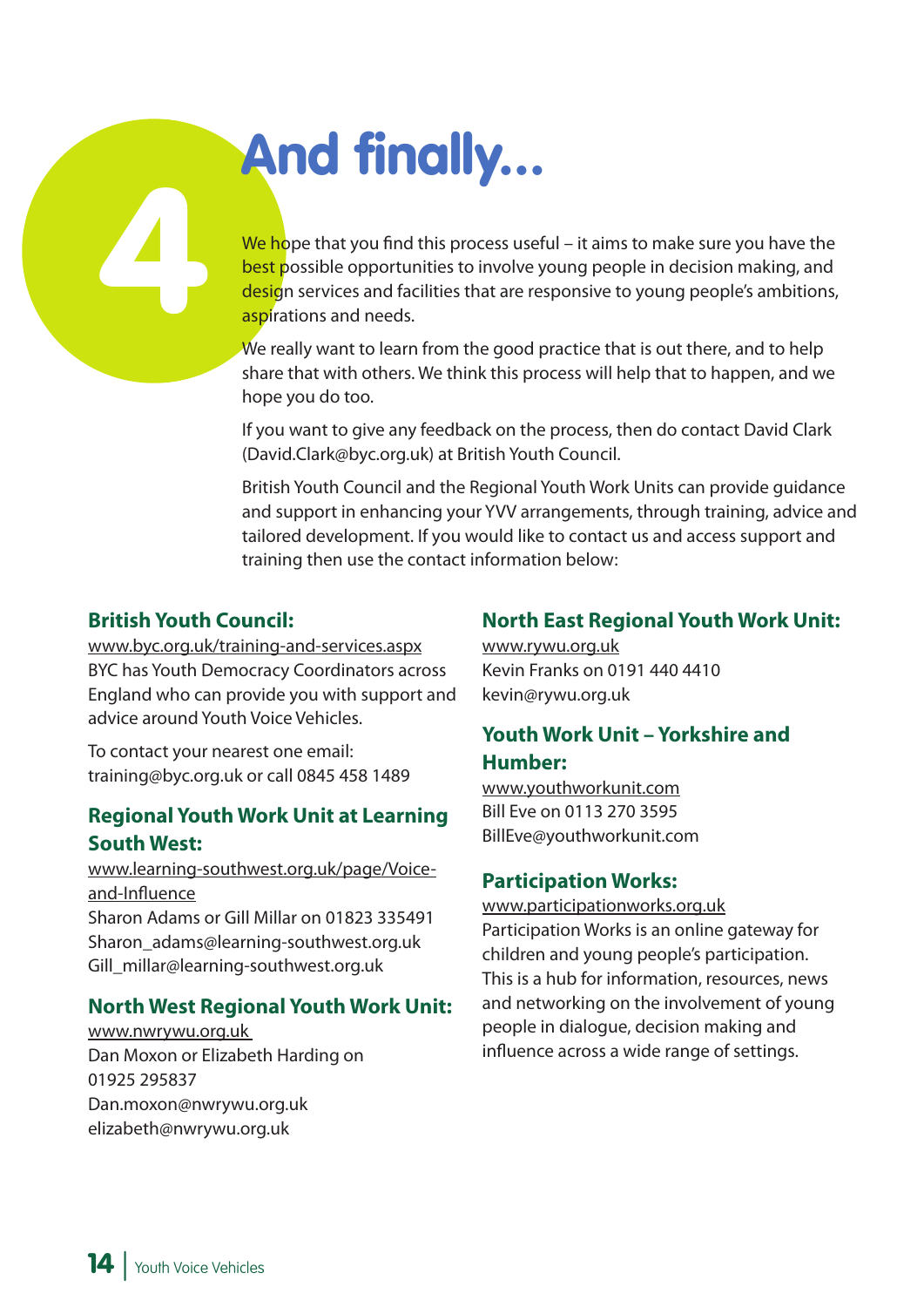### APPENDIX A: Self-Assessment Checklist

We think the best way to use the checklist is to involve the Local Authority Youth Voice Champion, and/or the Strategic Lead for Work with Young People, the YVV Support Worker and members of your YVV. It might be a good annual review process to help the organisation develop. The Key Questions and Good Practice Indicators provide a guide to help you structure the process. At the end of the process, we hope you will feel good about your current arrangements, and we expect you will have found ways to make your YVV even more effective.

If you are happy to share the information in the checklist, please return a copy of this self-assessment checklist to British Youth Council, to help them report to government on progress on youth voice arrangements in local authorities.

#### **Key:**

A

Green - in place and have evidence Amber - in place but needs some improvement Red – nothing in place

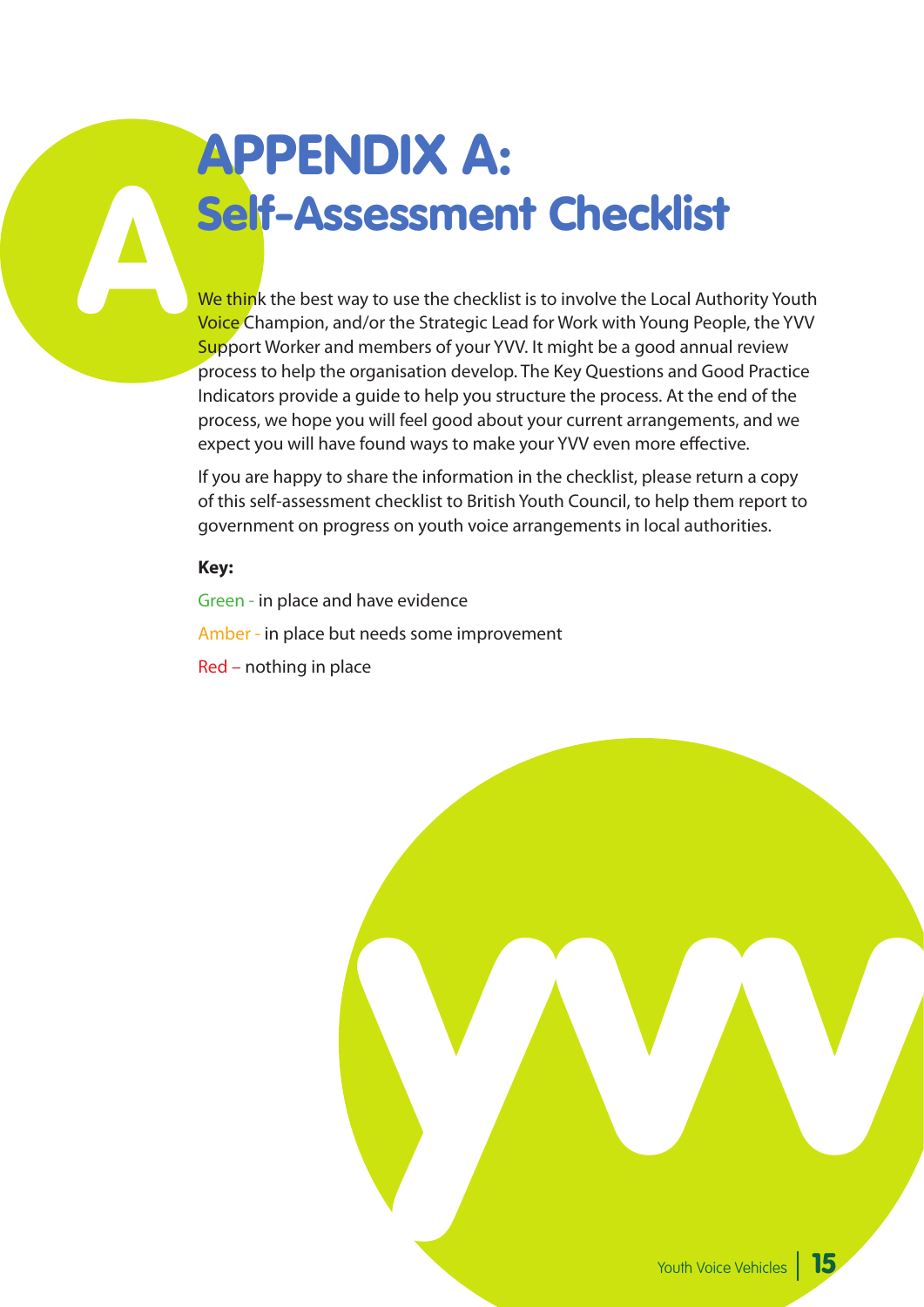|                                                                   | <b>Key Questions Indicators of best practice</b>                                                                                                                                                                                                                                                                                                      | <b>Self</b><br><b>Assessment</b><br><b>Rating</b><br>(Green/Amber/<br>Red) |
|-------------------------------------------------------------------|-------------------------------------------------------------------------------------------------------------------------------------------------------------------------------------------------------------------------------------------------------------------------------------------------------------------------------------------------------|----------------------------------------------------------------------------|
| <b>Is the Youth</b><br><b>Voice Vehicle</b><br>(YVV)              | Young people are elected to the YVV through a transparent<br>recruitment and election process with a turnout of more than 25%<br>of the relevant youth population.                                                                                                                                                                                    |                                                                            |
| representative<br>of the youth<br>population in<br>the authority? | The YVV regularly reviews its membership and has a transparent<br>strategy to ensure that the YVV represents the diversity of the youth<br>population of the area (this could include reserved places for under-<br>represented groups, outreach campaign to ensure people from<br>under-represented groups stand for election etc).                  |                                                                            |
|                                                                   | The YVV is linked to single issue and special interest young<br>people's voice groups in the area (e.g. Young People in Care Forum,<br>Environment Groups) with clear mechanisms for representing the<br>interests of these groups.                                                                                                                   |                                                                            |
|                                                                   | Schools, colleges and academies in the local authority area<br>recognise the YVV as a powerful voice for young people and<br>support its elections and campaigns.                                                                                                                                                                                     |                                                                            |
|                                                                   | YVV meetings are accessible to young people with particular needs,<br>whether physical, cultural or emotional.                                                                                                                                                                                                                                        |                                                                            |
|                                                                   | The YVV has a transparent strategy to ensure that it provides<br>appropriate access for all its members, including transport, access to<br>ICT, care requirements etc.                                                                                                                                                                                |                                                                            |
| <b>Is the YVV</b><br>accountable                                  | The YVV produces an annual manifesto/work plan, endorsed by<br>supporters/ members.                                                                                                                                                                                                                                                                   |                                                                            |
| to the youth<br>population in                                     | The YVV regularly consults with young people on priorities and<br>significant issues.                                                                                                                                                                                                                                                                 |                                                                            |
| the authority?                                                    | The YVV regularly liaises with other youth forums (e.g. district<br>forums, special interest groups).                                                                                                                                                                                                                                                 |                                                                            |
|                                                                   | The YVV has a clear Communications Strategy which includes:<br>regular publication of priorities and achievements<br>$\bullet$<br>web-site regularly updated with interactive consultation<br>$\bullet$<br>opportunities<br>creative and appropriate use of new social media to<br>$\bullet$<br>promote the activities of the YVV                     |                                                                            |
|                                                                   | mailing list of supporters/member organisations who are<br>$\bullet$<br>regularly asked for their views<br>engaging with schools, colleges and academies<br>$\bullet$<br>annual report on activities<br>$\bullet$<br>agreed protocols for media engagement by YVV<br>$\bullet$<br>targets for positive media mentions for YVV activities<br>$\bullet$ |                                                                            |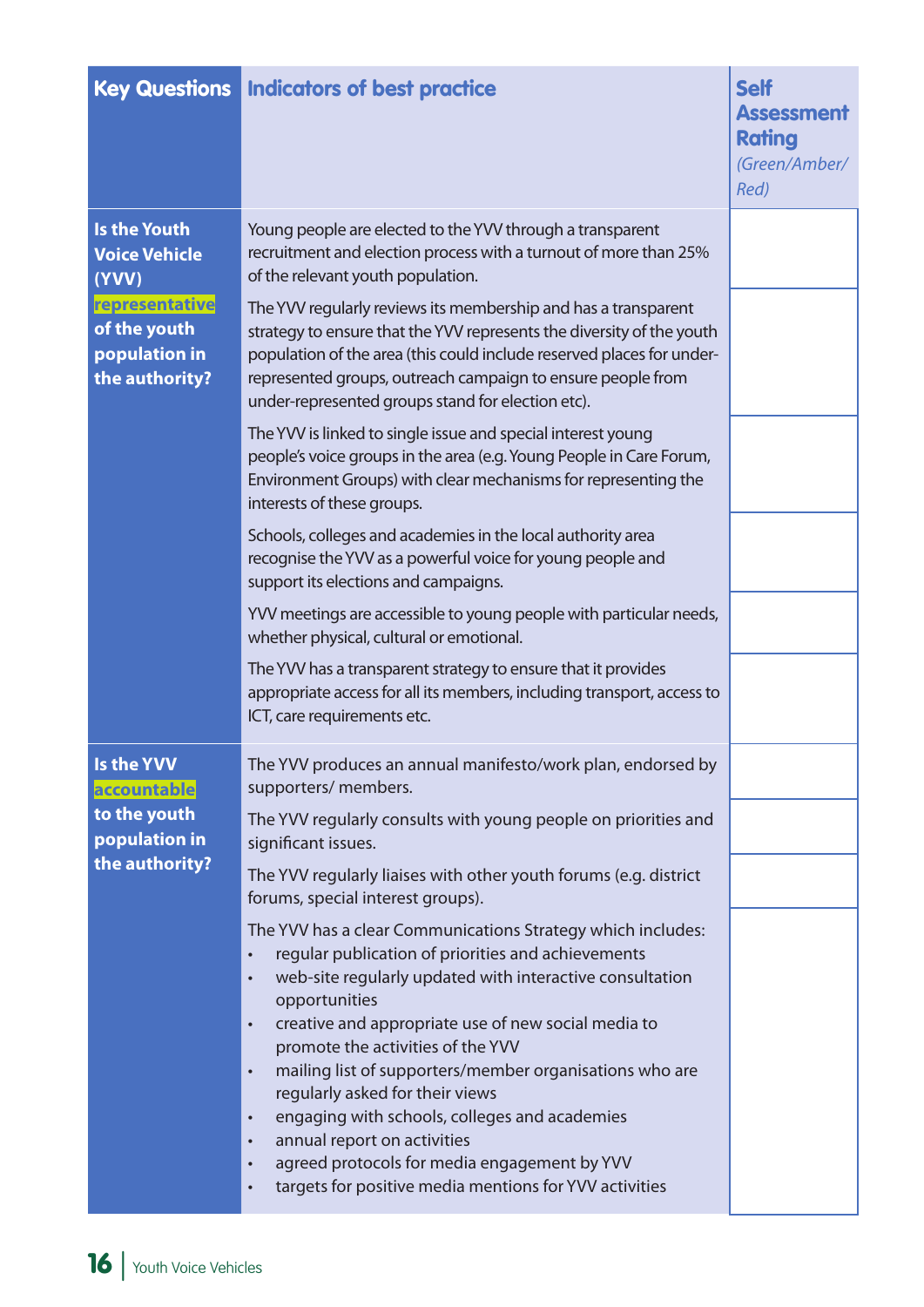| <b>How</b><br>independent is<br>the YVV?                                                                                 | The YVV has terms of reference or a constitution which state<br>that it is an independent body with young people as elected<br>officers. Its constitution enables it to campaign on issues that<br>may not be priorities for the local authority.<br>The YVV has its own bank account and is responsible for<br>managing its budget. It generates income to support its<br>campaigns from a number of sources.<br>The YVV's Communications Strategy enables it to manage its<br>own media relations, independent of the local authority.                                                                                                                                                                                                                                                                                                                                                                                                                                                                                                                                                                                                                                                                                                                                                                                                                                                                                                                                                                                                                                                                                                                                                                                                                                                                                         |  |
|--------------------------------------------------------------------------------------------------------------------------|----------------------------------------------------------------------------------------------------------------------------------------------------------------------------------------------------------------------------------------------------------------------------------------------------------------------------------------------------------------------------------------------------------------------------------------------------------------------------------------------------------------------------------------------------------------------------------------------------------------------------------------------------------------------------------------------------------------------------------------------------------------------------------------------------------------------------------------------------------------------------------------------------------------------------------------------------------------------------------------------------------------------------------------------------------------------------------------------------------------------------------------------------------------------------------------------------------------------------------------------------------------------------------------------------------------------------------------------------------------------------------------------------------------------------------------------------------------------------------------------------------------------------------------------------------------------------------------------------------------------------------------------------------------------------------------------------------------------------------------------------------------------------------------------------------------------------------|--|
| <b>Does the YVV</b><br>receive sufficient<br>support from the<br>local authority<br>to enable it to<br>fulfill its role? | The YVV determines the support it needs in order to effectively<br>represent the voice of young people, and has negotiated a<br>support package with the local authority which includes:<br>Experienced and skilled Youth Workers to enable young<br>people to participate in elections, play a role in the YVV,<br>access opportunities locally, regionally and nationally and<br>support the development of the YVV<br>Appropriate and accessible meeting space and office<br>$\bullet$<br>accommodation for the YVV<br>Support for young people with additional needs to enable<br>them to play a full part in the YVV<br>Transport arrangements to enable young people to attend<br>$\bullet$<br>local, regional and national meetings safely<br>Technical support for elections, technology and campaigns<br>$\bullet$<br>Access to specialist expert advice from council officers and<br>others to inform YVV decisions<br>Training and mentoring for young people taking on<br>representative roles in YVV<br>Guidance on safeguarding issues for young people involved<br>$\bullet$<br>in YVV activities<br>Opportunities to gain accreditation for the skills and<br>$\bullet$<br>experience young people gain through involvement with<br>the YVV<br>The local authority demonstrates its commitment to hearing the<br>voice of young people by:<br>Ensuring that consultations with the YVV are conducted in<br>$\bullet$<br>settings and through methods that facilitate young people's<br>participation and are not intimidating<br>Providing training on young people's participation (possibly<br>$\bullet$<br>in partnership with the YVV) for officers and elected<br>members<br>Facilitating relationships between the YVV and other<br>$\bullet$<br>statutory bodies, including police and health authorities |  |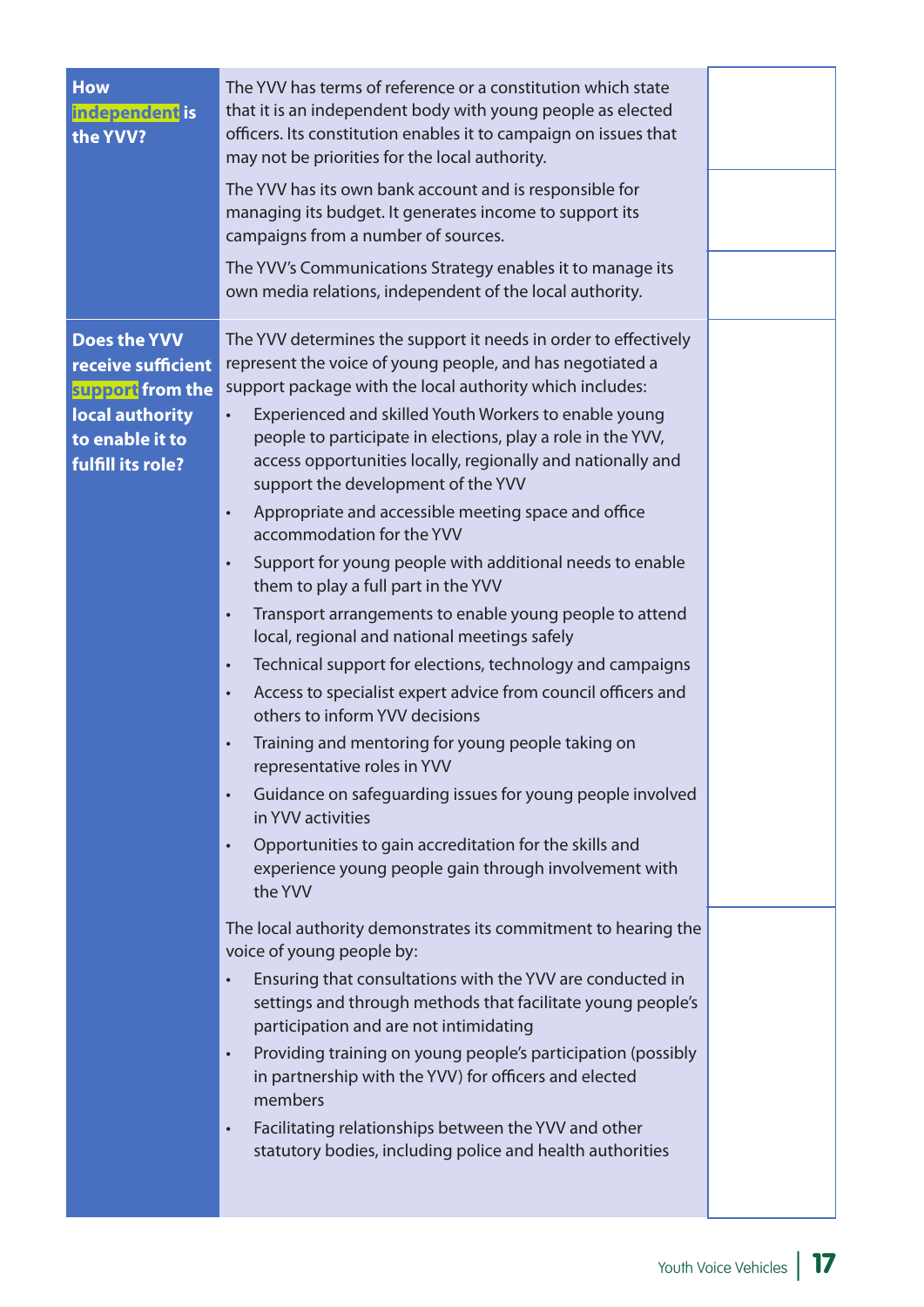| <b>How much</b><br>political and<br>senior-level buy-<br>in from the local | The local authority has an overall strategy for listening to the<br>views of children and young people, which goes beyond the<br>Directorate for C&YP Services, recognising young people as<br>having a voice in wider community matters.                    |  |
|----------------------------------------------------------------------------|--------------------------------------------------------------------------------------------------------------------------------------------------------------------------------------------------------------------------------------------------------------|--|
| authority is in<br>place?                                                  | The local authority identifies a 'Youth Voice Champion' at elected<br>member level to meet regularly with the YVV and be a first point<br>of contact for YVV strategic concerns.                                                                             |  |
|                                                                            | The local authority invites the YVV to 'youth-proof' policy<br>changes to assess their impact on young people.                                                                                                                                               |  |
|                                                                            | The local authority commissions a package of support (in kind<br>and financial) with the YVV to provide effective representation<br>of young people's voice.                                                                                                 |  |
|                                                                            | The local authority encourages dialogue with young people<br>through the YVV, going beyond its statutory duties to consult.                                                                                                                                  |  |
| <b>How much</b><br>power and                                               | The YVV and/or associated young people's organisations have a<br>clearly articulated role as a partner in:                                                                                                                                                   |  |
| influence does                                                             | All aspects of commissioning services for young people                                                                                                                                                                                                       |  |
| the YVV have?                                                              | Grant aid decisions for youth facilities<br>$\bullet$                                                                                                                                                                                                        |  |
|                                                                            | Scrutiny/review of council services<br>$\bullet$                                                                                                                                                                                                             |  |
|                                                                            | 'Youth-proofing' new policies                                                                                                                                                                                                                                |  |
|                                                                            | Shadowing Cabinet members and senior council officials                                                                                                                                                                                                       |  |
|                                                                            | The local authority involves the YVV as a partner in multi-<br>agency local strategies that affect young people (e.g. transport<br>strategies).                                                                                                              |  |
|                                                                            | There is a clear decision making process, in which<br>recommendations from the YVV are given serious consideration,<br>and where they cannot be implemented, the local authority<br>provides a written explanation of the reasons for the decisions<br>made. |  |
|                                                                            | The YVV has a representative role with statutory bodies beyond<br>the local authority, including police and health authorities.                                                                                                                              |  |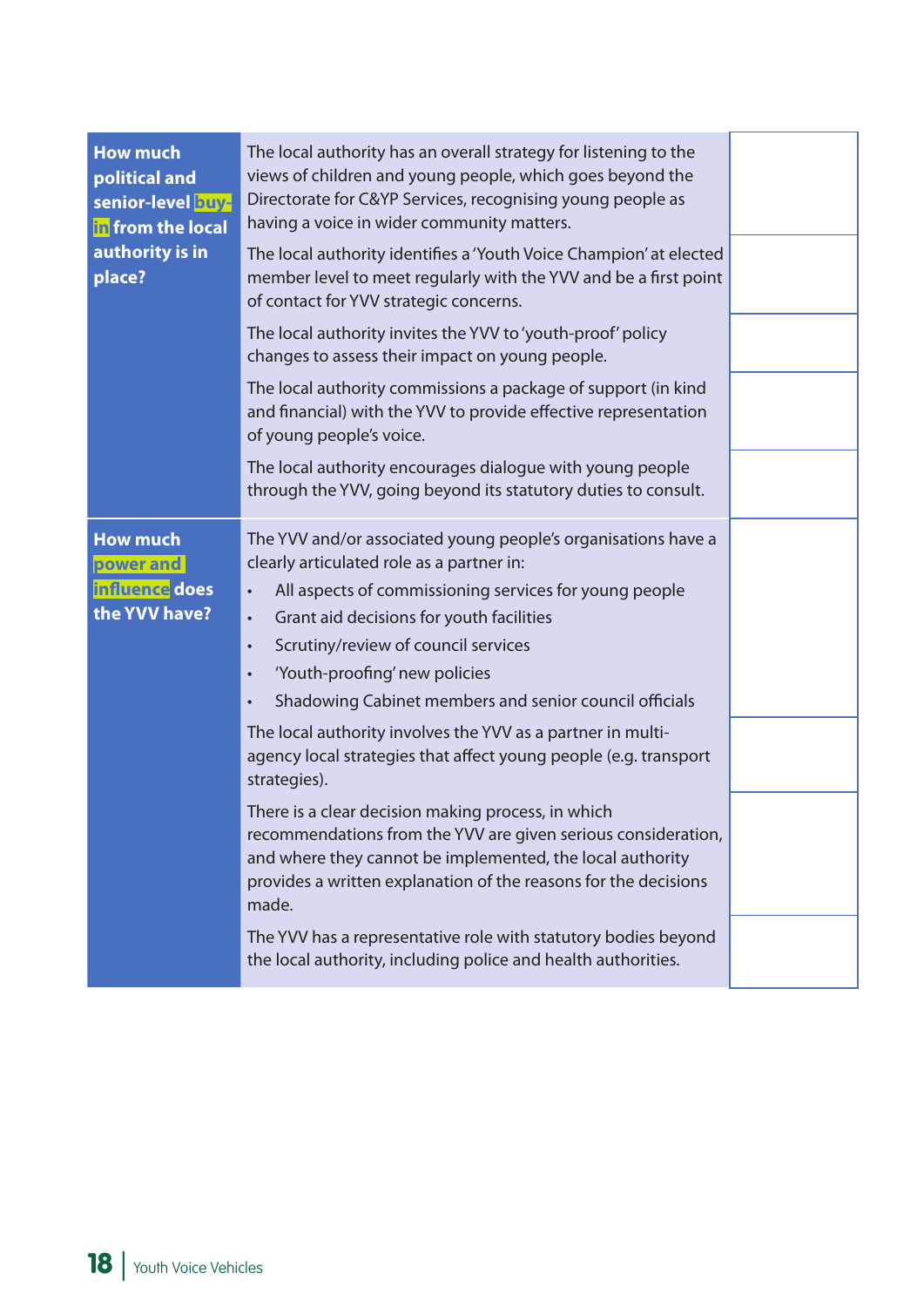| What <b>impact</b><br>does the YVV<br>have on policies | The YVV and local authority conduct regular surveys of young<br>people and periodic evaluations to assess the impact of YVV<br>involvement. |  |
|--------------------------------------------------------|---------------------------------------------------------------------------------------------------------------------------------------------|--|
| and services for<br>young people?                      | The local authority is able to identify differences that have been<br>made as a result of YVV involvement, for example:                     |  |
|                                                        | Increase in the number of opportunities for young people to<br>$\bullet$<br>get involved in decision making                                 |  |
|                                                        | Improved decision making processes<br>$\bullet$                                                                                             |  |
|                                                        | Savings to council spending through more youth focused<br>$\bullet$<br>services                                                             |  |
|                                                        | Changes to multi-agency strategies as a result of young<br>$\bullet$<br>people's involvement                                                |  |
|                                                        | Improved quality of young people's services<br>$\bullet$                                                                                    |  |
|                                                        | More young people volunteering in community<br>$\bullet$<br>organisations                                                                   |  |
|                                                        | More positive coverage of young people's concerns in the local<br>media.                                                                    |  |
|                                                        | Future plans for the YVV build on the feedback received about<br>their impact on young people's lives.                                      |  |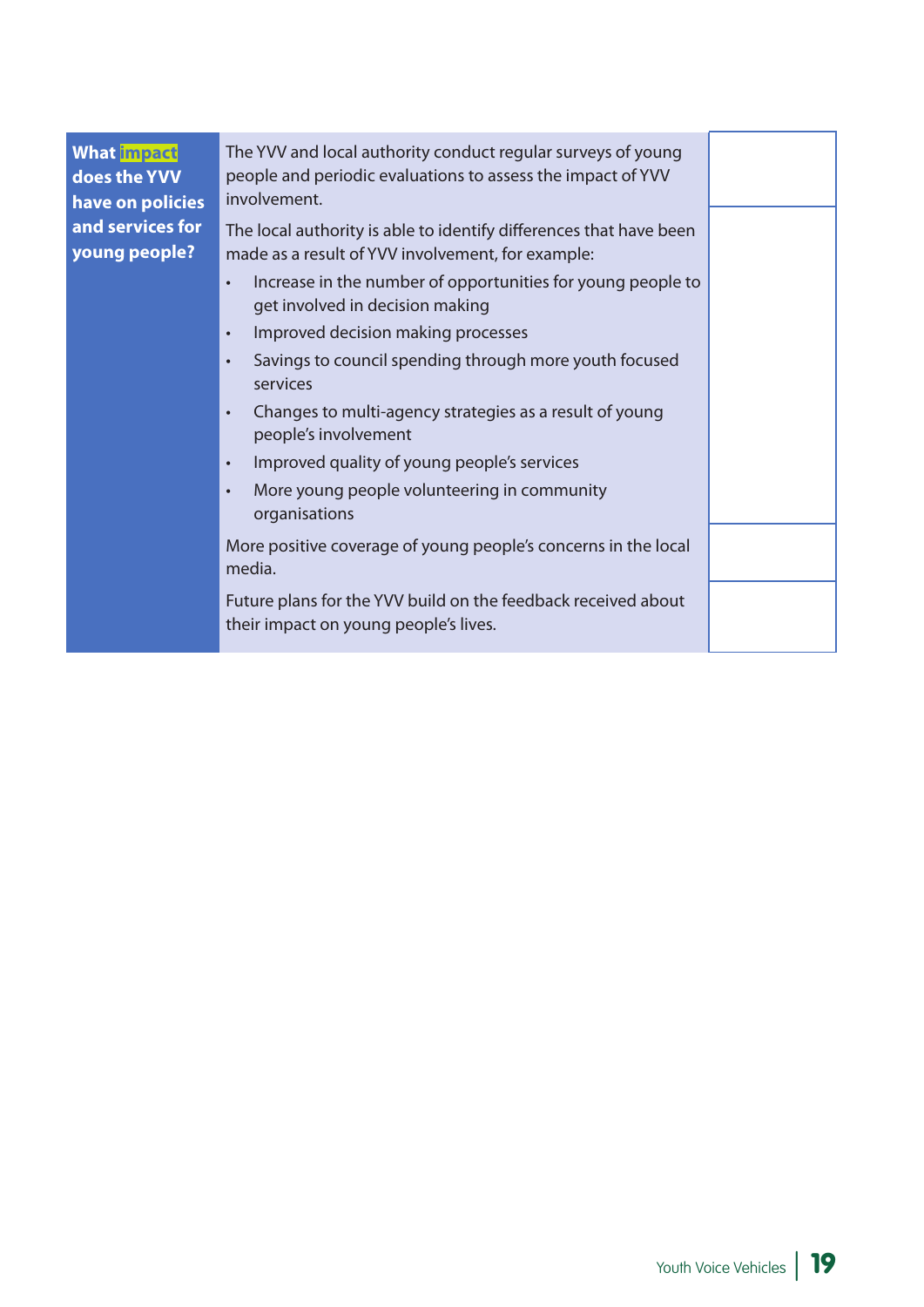#### **Local Authority Name:**

|                                                                                                            | <b>EVIDENCE:</b>                                                                                                                                                                                                                                                                                                            |
|------------------------------------------------------------------------------------------------------------|-----------------------------------------------------------------------------------------------------------------------------------------------------------------------------------------------------------------------------------------------------------------------------------------------------------------------------|
| <b>Key Question</b>                                                                                        | What do we do in this area? You should look at the<br>Principles and values on page 7 and the Good Practice Indicators on<br>pages 7-11 and decide whether you meet these. You may also want to<br>add other things you do that we may not have thought of. This allows<br>you to give more detail on what you actually do. |
| <b>Is the Youth Voice Vehicle</b><br>(YVV) representative of<br>the youth population in<br>the authority?  |                                                                                                                                                                                                                                                                                                                             |
| Is the YVV accountable<br>to the youth population<br>in the authority?                                     |                                                                                                                                                                                                                                                                                                                             |
| How independent is the<br><b>YVV?</b>                                                                      |                                                                                                                                                                                                                                                                                                                             |
| Does the YVV receive<br>sufficient support from<br>the local authority to<br>enable it to fulfil its role? |                                                                                                                                                                                                                                                                                                                             |
| How much political and<br>senior-level buy-in from<br>the local authority is in<br>place?                  |                                                                                                                                                                                                                                                                                                                             |
| How much power and<br>influence does the YVV<br>have?                                                      |                                                                                                                                                                                                                                                                                                                             |
| What <i>impact</i> does the<br><b>YVV have on policies</b><br>and services for young<br>people?            |                                                                                                                                                                                                                                                                                                                             |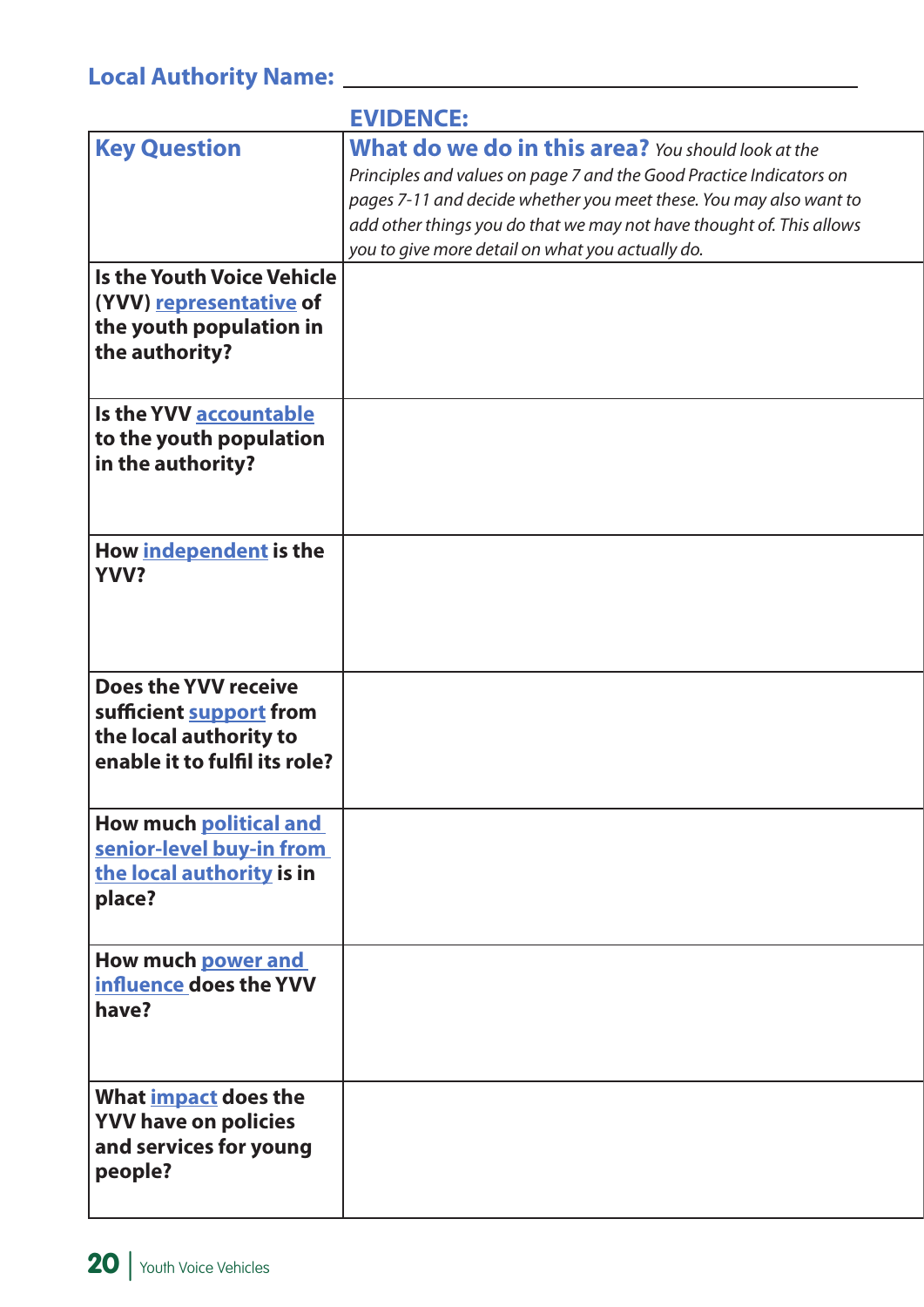| <b>ACTION PLAN:</b>                                                                                                                                                                                                                                                                                                               |                                       |
|-----------------------------------------------------------------------------------------------------------------------------------------------------------------------------------------------------------------------------------------------------------------------------------------------------------------------------------|---------------------------------------|
| What could we do to be better in this area? You<br>can use this column for specific action points you will take to get even<br>better at making young people's voices heard in your local authority<br>area. Have another look at the Good Practice Indicators and see if<br>there are any of these that would work in your area. | <b>Score</b><br>(Green, Amber or Red) |
|                                                                                                                                                                                                                                                                                                                                   |                                       |
|                                                                                                                                                                                                                                                                                                                                   |                                       |
|                                                                                                                                                                                                                                                                                                                                   |                                       |
|                                                                                                                                                                                                                                                                                                                                   |                                       |
|                                                                                                                                                                                                                                                                                                                                   |                                       |
|                                                                                                                                                                                                                                                                                                                                   |                                       |
|                                                                                                                                                                                                                                                                                                                                   |                                       |
|                                                                                                                                                                                                                                                                                                                                   |                                       |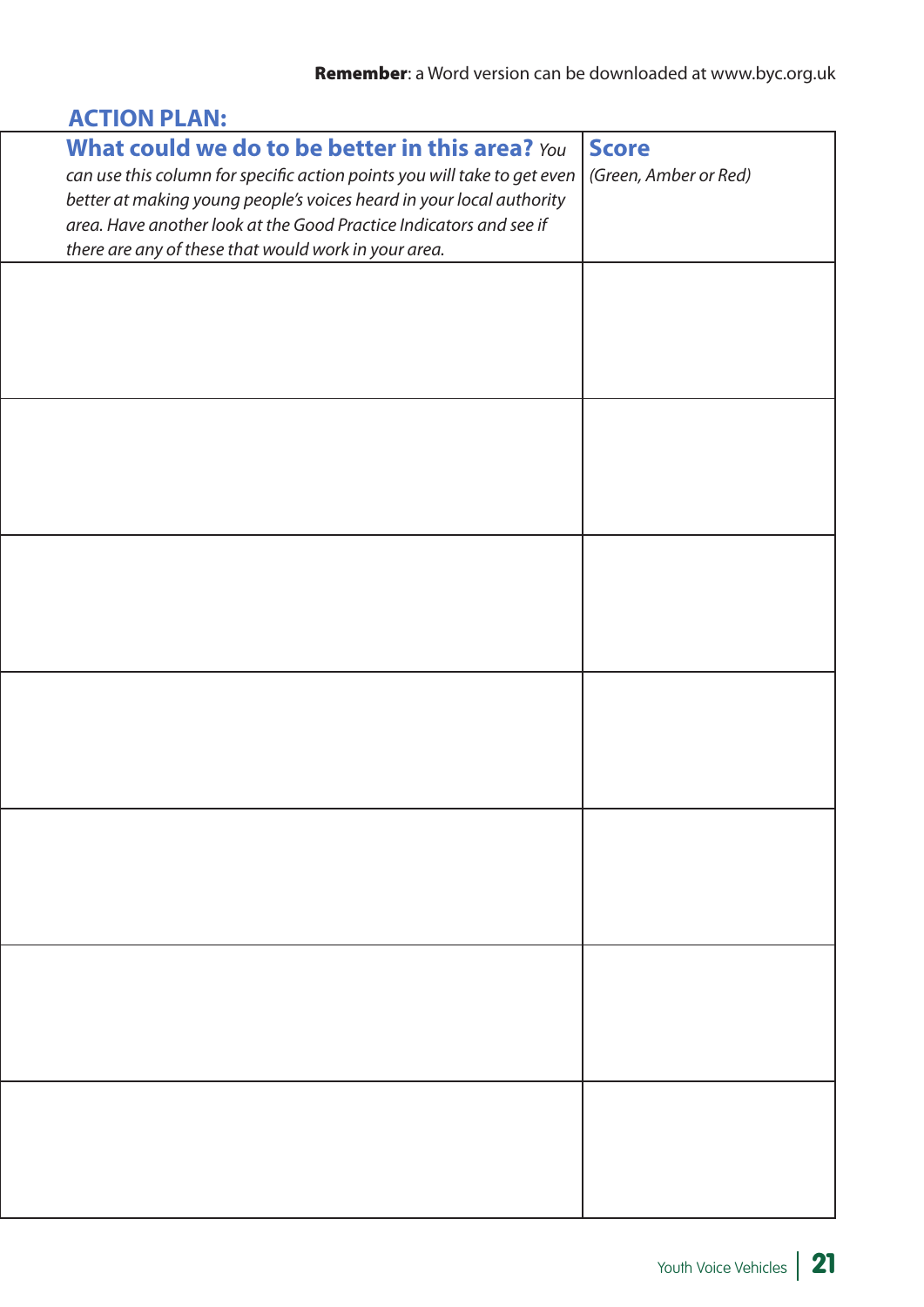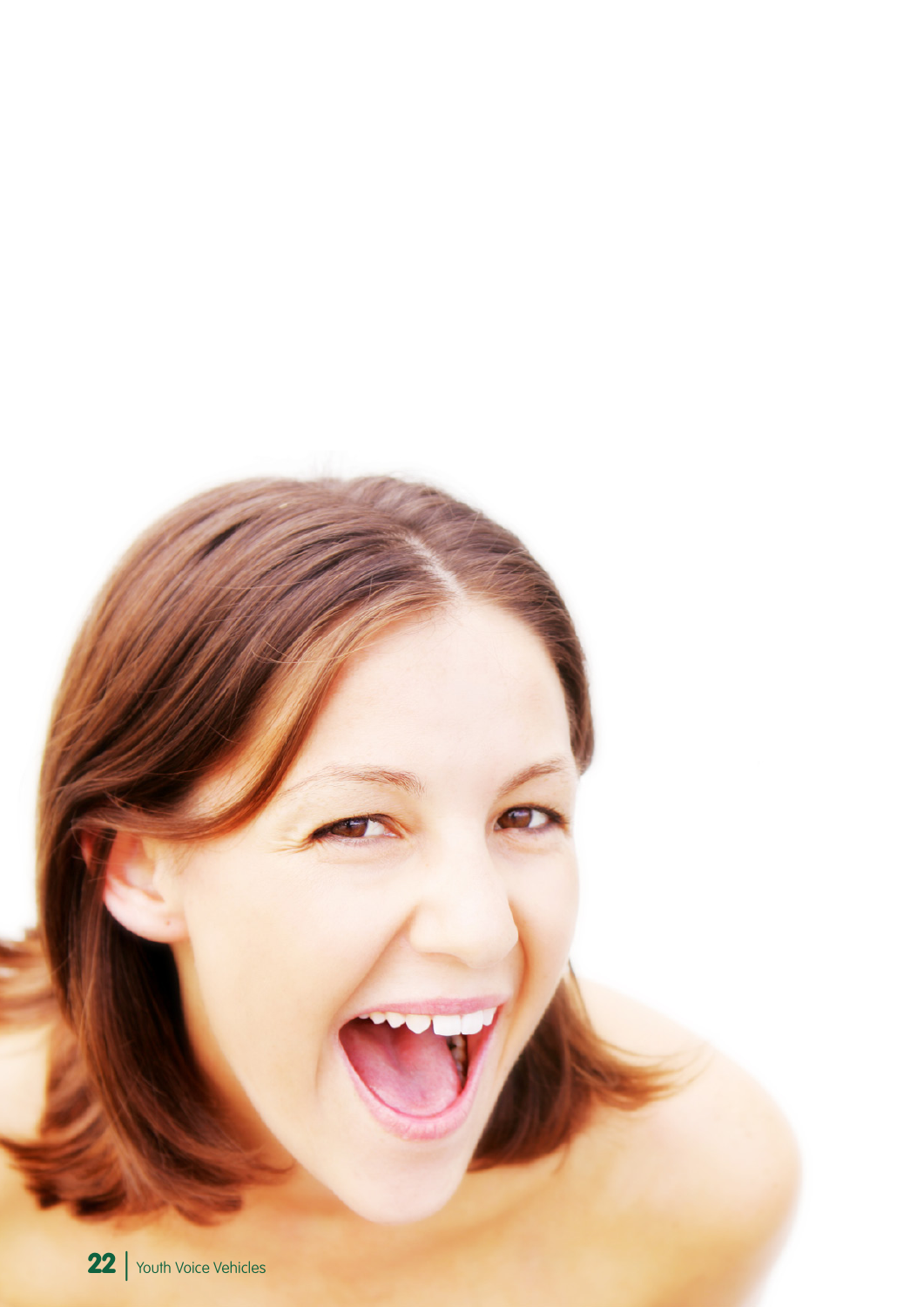## APPENDIX B: Planning Tool

B

Having thought about what you could do to improve your YVV and get better at making young people's voices heard in your local authority area using the Self Assessment Checklist, now decide what actions you *will* take. Again use the Key Questions and Good Practice Indicators to guide you and add anything else you want to do that we may not have thought of. To make sure things get done decide who should do them and by which date the action should be completed or reviewed.

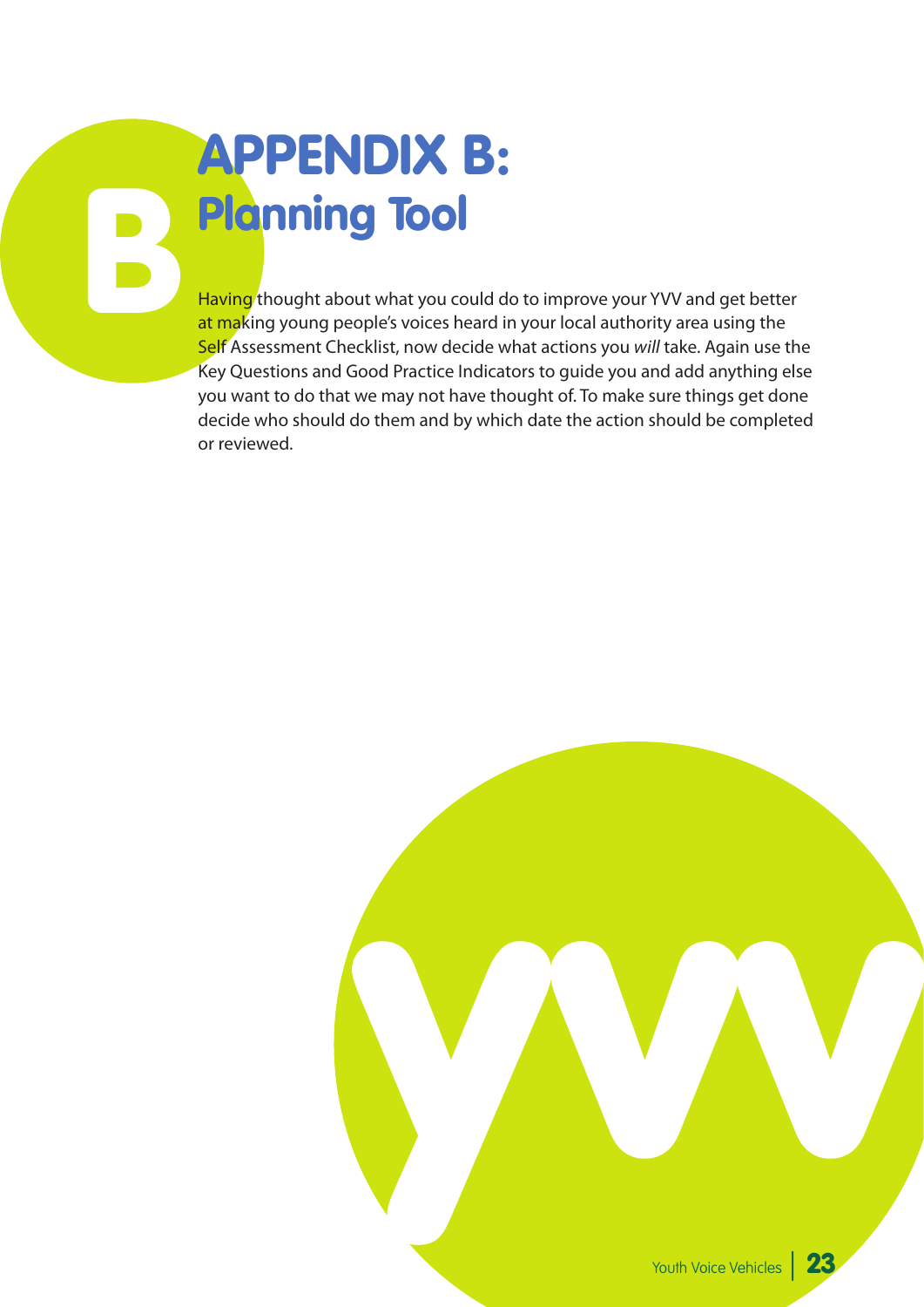| <b>Key Question</b>           | What are we going to do to get better in this                               |
|-------------------------------|-----------------------------------------------------------------------------|
|                               | <b>area?</b> Think about the things you will have to do to improve your YVV |
|                               | in each area. It may be that you can not think of actions in every area.    |
|                               | Only add things that you think are achievable.                              |
| Is the Youth Voice Vehicle    |                                                                             |
|                               |                                                                             |
| (YVV) representative of       |                                                                             |
| the youth population in       |                                                                             |
| the authority?                |                                                                             |
|                               |                                                                             |
| Is the YVV accountable        |                                                                             |
| to the youth population       |                                                                             |
| in the authority?             |                                                                             |
|                               |                                                                             |
|                               |                                                                             |
|                               |                                                                             |
| How independent is the        |                                                                             |
| <b>YVV?</b>                   |                                                                             |
|                               |                                                                             |
|                               |                                                                             |
|                               |                                                                             |
|                               |                                                                             |
| <b>Does the YVV receive</b>   |                                                                             |
| sufficient support from       |                                                                             |
| the local authority to        |                                                                             |
| enable it to fulfil its role? |                                                                             |
|                               |                                                                             |
| How much political and        |                                                                             |
| senior-level buy-in from      |                                                                             |
| the local authority is in     |                                                                             |
| place?                        |                                                                             |
|                               |                                                                             |
|                               |                                                                             |
| How much power and            |                                                                             |
| influence does the YVV        |                                                                             |
| have?                         |                                                                             |
|                               |                                                                             |
|                               |                                                                             |
|                               |                                                                             |
| What <i>impact</i> does the   |                                                                             |
| <b>YVV have on policies</b>   |                                                                             |
| and services for young        |                                                                             |
| people?                       |                                                                             |
|                               |                                                                             |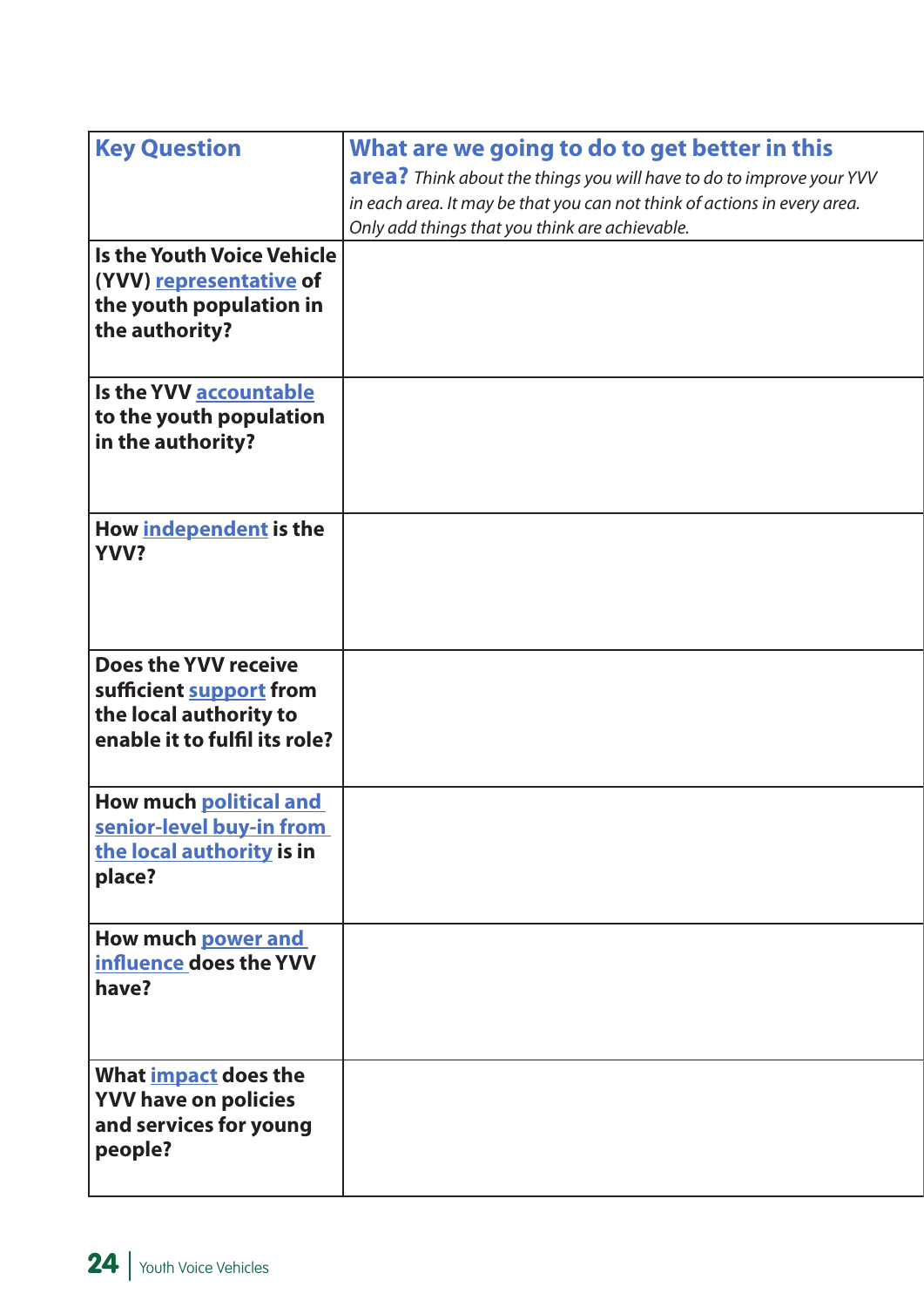| Who will do it? Who will do the things you have decided | When will it be done by?               |
|---------------------------------------------------------|----------------------------------------|
| need to be done?                                        | When do you plan to have completed     |
|                                                         | the action or is there a date you want |
|                                                         | to review your progress?               |
|                                                         |                                        |
|                                                         |                                        |
|                                                         |                                        |
|                                                         |                                        |
|                                                         |                                        |
|                                                         |                                        |
|                                                         |                                        |
|                                                         |                                        |
|                                                         |                                        |
|                                                         |                                        |
|                                                         |                                        |
|                                                         |                                        |
|                                                         |                                        |
|                                                         |                                        |
|                                                         |                                        |
|                                                         |                                        |
|                                                         |                                        |
|                                                         |                                        |
|                                                         |                                        |
|                                                         |                                        |
|                                                         |                                        |
|                                                         |                                        |
|                                                         |                                        |
|                                                         |                                        |
|                                                         |                                        |
|                                                         |                                        |
|                                                         |                                        |
|                                                         |                                        |
|                                                         |                                        |
|                                                         |                                        |
|                                                         |                                        |
|                                                         |                                        |
|                                                         |                                        |
|                                                         |                                        |
|                                                         |                                        |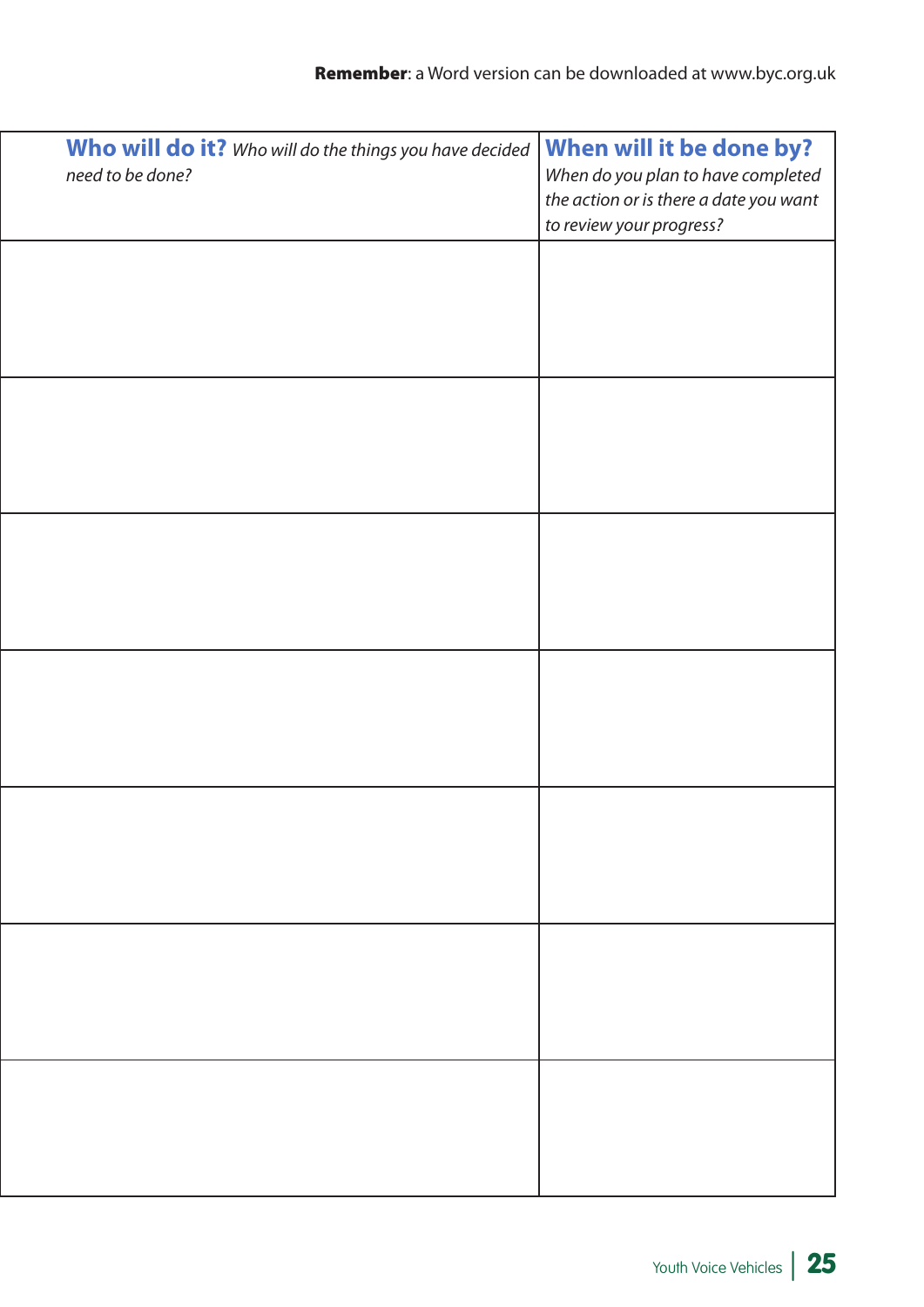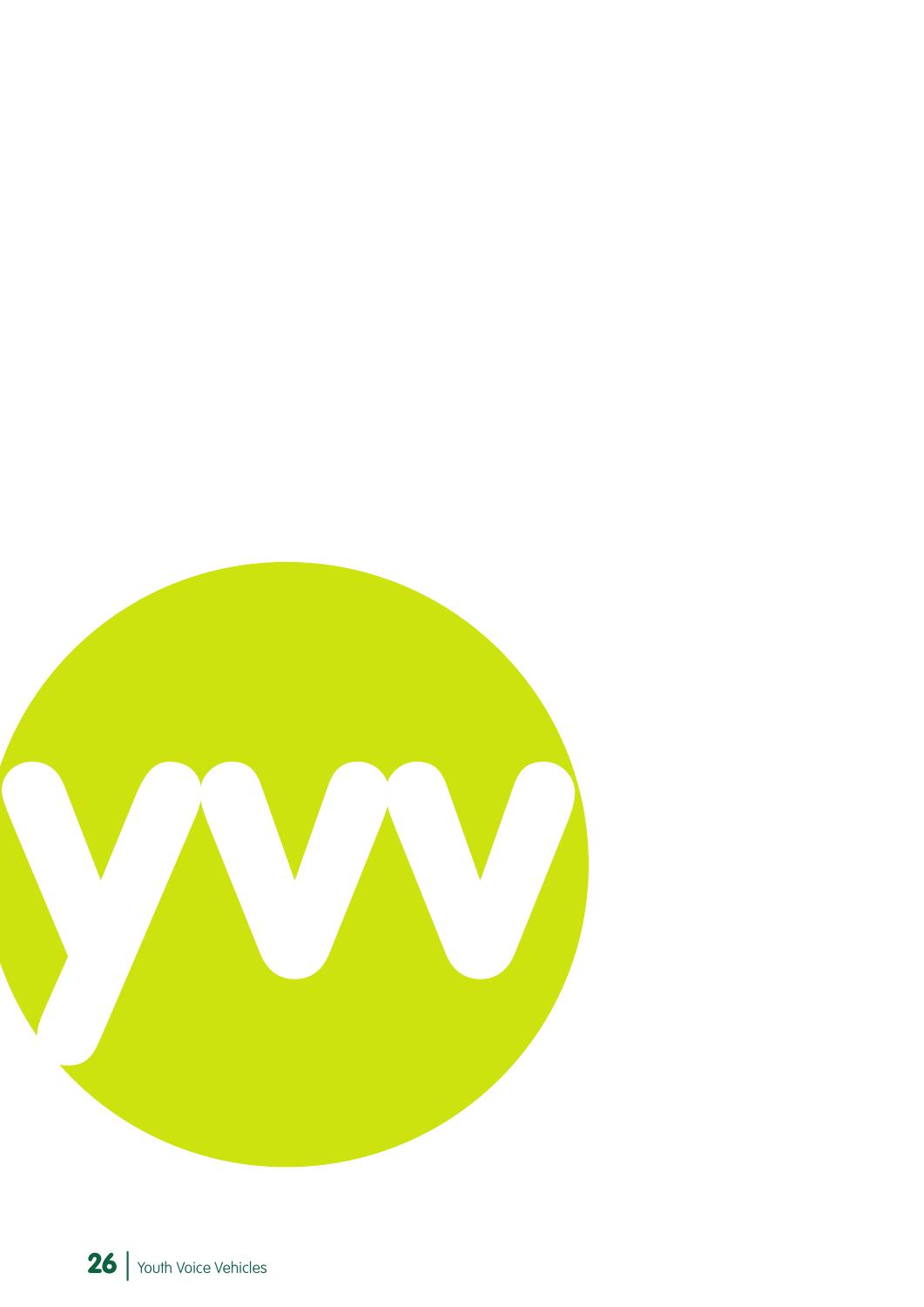## About BYC and How We Can Help

#### **What we do:**

5

The British Youth Council (BYC) is a charity run by young people for young people. We empower young people across the UK to have their say and ensure their voices are heard.

We inspire and empower young people aged 25 and under to have a positive impact through campaigning, engaging with local, national and international democracy, and as volunteers, decision-makers and leaders.

Our membership encompasses over 130 youth organisations large and small around the UK. We reach out to over 600 local youth councils and our networks reach into local communities and around the world.

Our training workshops develop young people's skills so that they can have a say and be heard, while our consultation services tap into the views and opinions of young people across the UK.

#### **Online:**

Our free online resource centre (www.byc.org.uk/resources) is packed with information and briefings to help with the running of your local youth council. We have tips on how to run meetings effectively, different roles that young people can take at meetings, how to campaign effectively and make a difference. There are also resources covering fundraising, campaigning and managing the media.

#### **In person:**

We run a range of events throughout the year to support local youth councils, from delivering training courses right the way through to our annual Conventions which bring youth councillors from different areas together. To find out what is going on and where, check out our online events listings.

We also provide in-house training for local youth councils. Have a look at the training pages of our website (www.byc.org.uk/training) for the latest training offerings. And if none of these do what you need, we do offer bespoke sessions tailored to your needs.

#### **On the phone:**

Whether you're establishing a local youth council or looking to develop an existing group, we offer support and advice to people looking to set up a local youth council. Give us a call on 0845 458 1489 or email: lyc@byc.org.uk.